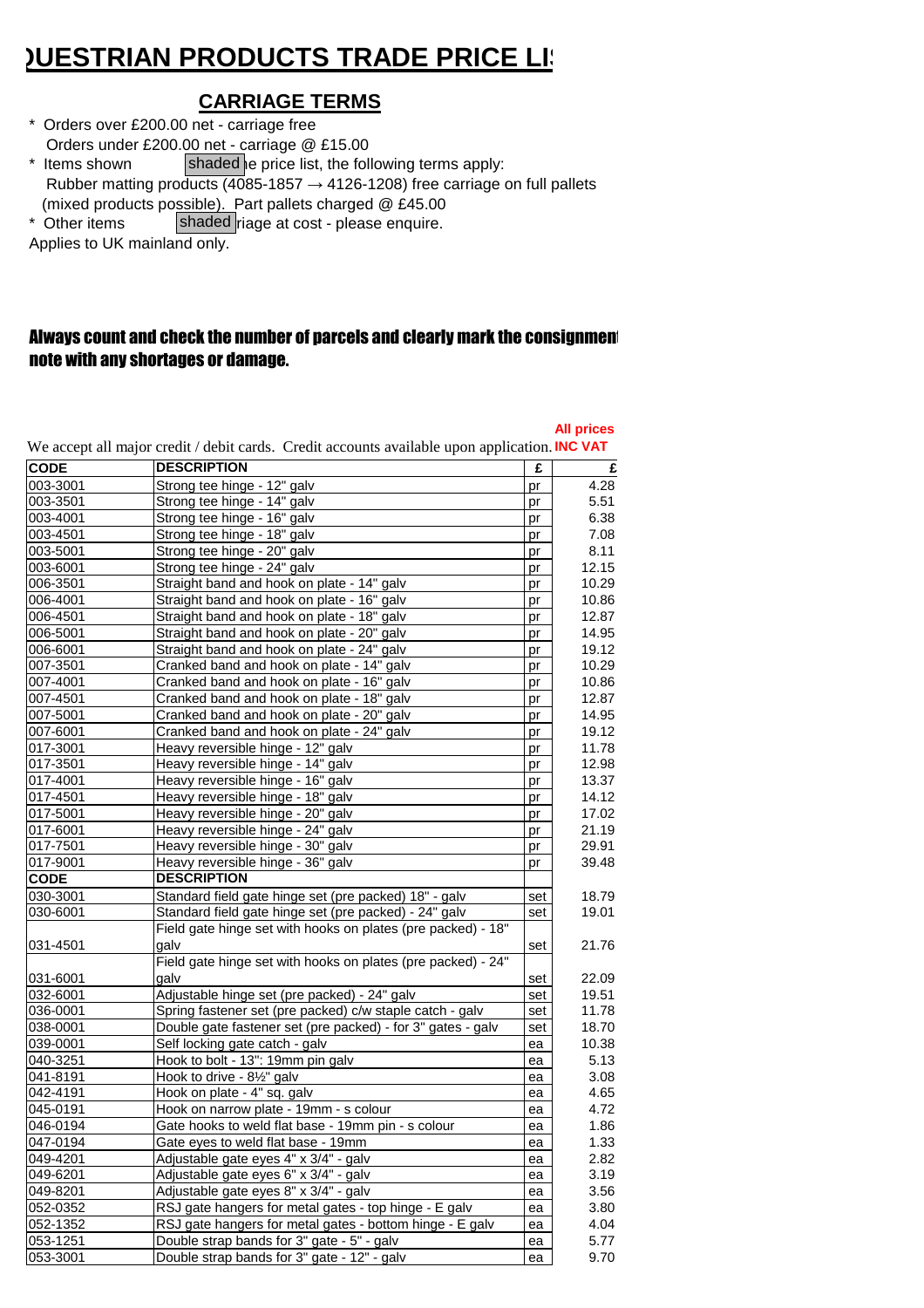| 053-4501<br>11.03<br>ea<br>Double strap bands for 3" gates - straight eye on corner - 5" -<br>054-1251<br>galv<br>7.43<br>ea<br>Double strap bands for 3" gate s- straight eye on corner - 18"<br>qalv<br>14.84<br>054-4501<br>ea<br>Double strap bands for 3" gates - straight eye on corner - 24"<br>054-6001<br>galv<br>15.88<br>ea<br>Double strap bands for 3" gates - offset eye on corner - 5" -<br>7.43<br>055-3001<br>qalv<br>ea<br>Double strap bands for 3" gates - offset eye on corner - 18" -<br>aalv<br>14.84<br>055-4501<br>ea<br>Double strap bands for 3" gates - offset eye on corner - 24"<br>qalv<br>15.86<br>055-6001<br>ea<br>Adjustable bottom gate fitting for 3" gates - suit 19mm pin -<br>058-0751<br>galv<br>9.94<br>ea<br>Throwover loop with handle for 3" gates - 14" - galv<br>061-3501<br>10.95<br>ea<br>Throwover loop with handle for 3" gates - 18" - galv<br>061-4501<br>15.23<br>ea<br>Self locking gate catch - galv<br>4.74<br>063-0001<br>ea<br>Self locking gate catch - hunting type - galv<br>064-0001<br>12.41<br>ea<br>065-0021<br>Striker for self locking gate catch - double leg - galv<br>4.04<br>ea<br>065-0041<br>Striker for self locking gate catch - straight leg - galv<br>2.69<br>ea<br>Safety gate hooks and eyes - galv<br>3.78<br>070-0001<br>ea<br>Slip rail bracket - for rails up to 100 x 50mm - galv<br>072-0001<br>7.56<br>ea<br>078-0751<br>Gate staple on elongated plate - 3" - galv<br>4.28<br>ea<br>Gate staple to drive - 4" - galv<br>079-1001<br>1.88<br>ea<br>Heavy duty spring loaded gate wheel<br>081-3681<br>49.82<br>ea<br>100-1501<br>Tower bolts - 6" - galv<br>2.69<br>ea<br>104-1501<br>Brenton padbolt - 6" galv<br>4.54<br>ea<br>104-2011<br>Brenton padbolt c/w elongated keep - 8" galv<br>4.26<br>ea<br>Brenton padbolt - 10" galv<br>104-2501<br>5.40<br>ea<br>Brenton padbolt - 12" galv<br>6.88<br>104-3001<br>ea<br>106-0161<br>Elongated keep - galv<br>1.14<br>ea<br>Autolock animal bolt - 6" galv<br>108-2301<br>9.24<br>ea<br>Spring loaded bolt - 1/2" E-galv<br>109-0122<br>5.75<br>ea<br>Spring loaded bolt - 5/8" E-galv<br>5.90<br>110-0162<br>ea<br>110-2122<br>Lockable spring loaded bolt - 1/2" E-galv<br>11.43<br>ea<br>110-2162<br>Lockable spring loaded bolt - 5%" E-galv<br>13.66<br>ea<br><b>DESCRIPTION</b><br><b>CODE</b><br>110-4501<br>Spring loaded bolt - 1/2" galv<br>11.82<br>ea<br>Bow handle bolts - 5/8" sq shoot - 12" - galv<br>114-3001<br>11.91<br>ea<br>Bow handle bolts - 5/8" sq shoot - 18" - galv<br>114-4501<br>14.79<br>ea<br>116-3001<br>Garage door bolts - 12" - galv<br>9.05<br>ea<br>116-4501<br>Drop bolt - 18"<br>10.16<br>ea<br>1.64<br>Auto gate catch - medium - galv<br>ea<br>2.64<br>120-0021<br>Auto gate catch - large - galv<br>ea<br>123-0012<br>Suffolk latches - light - E galv<br>2.23<br>ea<br>123-0021<br>Suffolk latches - heavy - galv<br>7.23<br>ea<br>124-1501<br>Ring gate latch - 6" galv<br>5.13<br>ea<br>5.86<br>131-2401<br>Kick over stable latch - 91/2" galv<br>ea<br>Turn buttons - 2" - E galv<br>133-0502<br>0.50<br>ea<br>Cabin hook - 4" galv<br>135-1001<br>1.29<br>ea<br>Cabin hook - 6" galv<br>1.42<br>135-1501<br>ea<br>2.25<br>Cabin hook - 8" galv<br>135-2001<br>ea<br>Cabin hook - 10" galv<br>135-2501<br>3.15<br>ea<br>135-3001<br>Cabin hook - 12" galv<br>3.63<br>ea<br>136-1501<br>Cabin hooks - cast pattern - 6" galv<br>2.91<br>ea<br>Cabin hooks - cast pattern - 8" galv<br>3.91<br>136-2001<br>ea<br>7.39<br>139-2501<br>Heavy hasp and staple - 10" galv<br>ea<br>Hasp and staple - wire pattern - 3" galv<br>141-0752<br>0.76<br>ea<br>141-1002<br>Hasp and staple - wire pattern - 4" galv<br>0.87<br>ea<br>Hasp and staple - wire pattern - 6" galv<br>141-1502<br>1.51<br>ea<br>Brass padlock - 2" chrome shackle<br>7.28<br>148-0500<br>ea<br>Brass padlock - 21/2" chrome shackle<br>148-0650<br>11.03<br>ea<br>M20 washers - galv<br>15.71<br>423-0211<br>/100<br>9.24<br>526-2002<br>Gate return spring 8" (pre packed) E galv<br>ea<br>527-0502<br>Turn buttons - 2" (pre packed) E galv<br>1.88<br>ea<br>Dee shackles 10mm (pre packed) (2) E galv<br>3.08<br>594-0102<br>ea<br>594-0122<br>Dee shackles 12mm (pre packed) (2) E galv<br>4.28<br>ea<br>244-0501<br>Hook on plate - galv<br>1.09<br>ea<br>245-0501<br>Staple on plate - galv<br>1.09<br>ea<br>Ring on plate - galv<br>1.31<br>ea<br>Ring on plate - BZP<br>246-0502<br>1.27<br>ea<br>246-1501<br>Heavy duty ring on plate - galv<br>2.73<br>ea<br>Adjustable cup for round bar - galv<br>256-0001<br>4.79<br>ea |          |                                             |  |
|---------------------------------------------------------------------------------------------------------------------------------------------------------------------------------------------------------------------------------------------------------------------------------------------------------------------------------------------------------------------------------------------------------------------------------------------------------------------------------------------------------------------------------------------------------------------------------------------------------------------------------------------------------------------------------------------------------------------------------------------------------------------------------------------------------------------------------------------------------------------------------------------------------------------------------------------------------------------------------------------------------------------------------------------------------------------------------------------------------------------------------------------------------------------------------------------------------------------------------------------------------------------------------------------------------------------------------------------------------------------------------------------------------------------------------------------------------------------------------------------------------------------------------------------------------------------------------------------------------------------------------------------------------------------------------------------------------------------------------------------------------------------------------------------------------------------------------------------------------------------------------------------------------------------------------------------------------------------------------------------------------------------------------------------------------------------------------------------------------------------------------------------------------------------------------------------------------------------------------------------------------------------------------------------------------------------------------------------------------------------------------------------------------------------------------------------------------------------------------------------------------------------------------------------------------------------------------------------------------------------------------------------------------------------------------------------------------------------------------------------------------------------------------------------------------------------------------------------------------------------------------------------------------------------------------------------------------------------------------------------------------------------------------------------------------------------------------------------------------------------------------------------------------------------------------------------------------------------------------------------------------------------------------------------------------------------------------------------------------------------------------------------------------------------------------------------------------------------------------------------------------------------------------------------------------------------------------------------------------------------------------------------------------------------------------------------------------------------------------------------------------------------------------------------------------------------------------------------------------------------------------------------------------------------------------------------------------------------------------------------------------------------------------------------------------------------------------------------------------------------------------------------------------------------------------------------------------------------------------------------------------------------------------------------------------------------------------------------------------------------------------------------------------------------------------------------------------------------------------------------------------------------------------------------------------------------------------------------|----------|---------------------------------------------|--|
|                                                                                                                                                                                                                                                                                                                                                                                                                                                                                                                                                                                                                                                                                                                                                                                                                                                                                                                                                                                                                                                                                                                                                                                                                                                                                                                                                                                                                                                                                                                                                                                                                                                                                                                                                                                                                                                                                                                                                                                                                                                                                                                                                                                                                                                                                                                                                                                                                                                                                                                                                                                                                                                                                                                                                                                                                                                                                                                                                                                                                                                                                                                                                                                                                                                                                                                                                                                                                                                                                                                                                                                                                                                                                                                                                                                                                                                                                                                                                                                                                                                                                                                                                                                                                                                                                                                                                                                                                                                                                                                                                                                             |          | Double strap bands for 3" gate - 18" - galv |  |
|                                                                                                                                                                                                                                                                                                                                                                                                                                                                                                                                                                                                                                                                                                                                                                                                                                                                                                                                                                                                                                                                                                                                                                                                                                                                                                                                                                                                                                                                                                                                                                                                                                                                                                                                                                                                                                                                                                                                                                                                                                                                                                                                                                                                                                                                                                                                                                                                                                                                                                                                                                                                                                                                                                                                                                                                                                                                                                                                                                                                                                                                                                                                                                                                                                                                                                                                                                                                                                                                                                                                                                                                                                                                                                                                                                                                                                                                                                                                                                                                                                                                                                                                                                                                                                                                                                                                                                                                                                                                                                                                                                                             |          |                                             |  |
|                                                                                                                                                                                                                                                                                                                                                                                                                                                                                                                                                                                                                                                                                                                                                                                                                                                                                                                                                                                                                                                                                                                                                                                                                                                                                                                                                                                                                                                                                                                                                                                                                                                                                                                                                                                                                                                                                                                                                                                                                                                                                                                                                                                                                                                                                                                                                                                                                                                                                                                                                                                                                                                                                                                                                                                                                                                                                                                                                                                                                                                                                                                                                                                                                                                                                                                                                                                                                                                                                                                                                                                                                                                                                                                                                                                                                                                                                                                                                                                                                                                                                                                                                                                                                                                                                                                                                                                                                                                                                                                                                                                             |          |                                             |  |
|                                                                                                                                                                                                                                                                                                                                                                                                                                                                                                                                                                                                                                                                                                                                                                                                                                                                                                                                                                                                                                                                                                                                                                                                                                                                                                                                                                                                                                                                                                                                                                                                                                                                                                                                                                                                                                                                                                                                                                                                                                                                                                                                                                                                                                                                                                                                                                                                                                                                                                                                                                                                                                                                                                                                                                                                                                                                                                                                                                                                                                                                                                                                                                                                                                                                                                                                                                                                                                                                                                                                                                                                                                                                                                                                                                                                                                                                                                                                                                                                                                                                                                                                                                                                                                                                                                                                                                                                                                                                                                                                                                                             |          |                                             |  |
|                                                                                                                                                                                                                                                                                                                                                                                                                                                                                                                                                                                                                                                                                                                                                                                                                                                                                                                                                                                                                                                                                                                                                                                                                                                                                                                                                                                                                                                                                                                                                                                                                                                                                                                                                                                                                                                                                                                                                                                                                                                                                                                                                                                                                                                                                                                                                                                                                                                                                                                                                                                                                                                                                                                                                                                                                                                                                                                                                                                                                                                                                                                                                                                                                                                                                                                                                                                                                                                                                                                                                                                                                                                                                                                                                                                                                                                                                                                                                                                                                                                                                                                                                                                                                                                                                                                                                                                                                                                                                                                                                                                             |          |                                             |  |
|                                                                                                                                                                                                                                                                                                                                                                                                                                                                                                                                                                                                                                                                                                                                                                                                                                                                                                                                                                                                                                                                                                                                                                                                                                                                                                                                                                                                                                                                                                                                                                                                                                                                                                                                                                                                                                                                                                                                                                                                                                                                                                                                                                                                                                                                                                                                                                                                                                                                                                                                                                                                                                                                                                                                                                                                                                                                                                                                                                                                                                                                                                                                                                                                                                                                                                                                                                                                                                                                                                                                                                                                                                                                                                                                                                                                                                                                                                                                                                                                                                                                                                                                                                                                                                                                                                                                                                                                                                                                                                                                                                                             |          |                                             |  |
|                                                                                                                                                                                                                                                                                                                                                                                                                                                                                                                                                                                                                                                                                                                                                                                                                                                                                                                                                                                                                                                                                                                                                                                                                                                                                                                                                                                                                                                                                                                                                                                                                                                                                                                                                                                                                                                                                                                                                                                                                                                                                                                                                                                                                                                                                                                                                                                                                                                                                                                                                                                                                                                                                                                                                                                                                                                                                                                                                                                                                                                                                                                                                                                                                                                                                                                                                                                                                                                                                                                                                                                                                                                                                                                                                                                                                                                                                                                                                                                                                                                                                                                                                                                                                                                                                                                                                                                                                                                                                                                                                                                             |          |                                             |  |
|                                                                                                                                                                                                                                                                                                                                                                                                                                                                                                                                                                                                                                                                                                                                                                                                                                                                                                                                                                                                                                                                                                                                                                                                                                                                                                                                                                                                                                                                                                                                                                                                                                                                                                                                                                                                                                                                                                                                                                                                                                                                                                                                                                                                                                                                                                                                                                                                                                                                                                                                                                                                                                                                                                                                                                                                                                                                                                                                                                                                                                                                                                                                                                                                                                                                                                                                                                                                                                                                                                                                                                                                                                                                                                                                                                                                                                                                                                                                                                                                                                                                                                                                                                                                                                                                                                                                                                                                                                                                                                                                                                                             |          |                                             |  |
|                                                                                                                                                                                                                                                                                                                                                                                                                                                                                                                                                                                                                                                                                                                                                                                                                                                                                                                                                                                                                                                                                                                                                                                                                                                                                                                                                                                                                                                                                                                                                                                                                                                                                                                                                                                                                                                                                                                                                                                                                                                                                                                                                                                                                                                                                                                                                                                                                                                                                                                                                                                                                                                                                                                                                                                                                                                                                                                                                                                                                                                                                                                                                                                                                                                                                                                                                                                                                                                                                                                                                                                                                                                                                                                                                                                                                                                                                                                                                                                                                                                                                                                                                                                                                                                                                                                                                                                                                                                                                                                                                                                             |          |                                             |  |
|                                                                                                                                                                                                                                                                                                                                                                                                                                                                                                                                                                                                                                                                                                                                                                                                                                                                                                                                                                                                                                                                                                                                                                                                                                                                                                                                                                                                                                                                                                                                                                                                                                                                                                                                                                                                                                                                                                                                                                                                                                                                                                                                                                                                                                                                                                                                                                                                                                                                                                                                                                                                                                                                                                                                                                                                                                                                                                                                                                                                                                                                                                                                                                                                                                                                                                                                                                                                                                                                                                                                                                                                                                                                                                                                                                                                                                                                                                                                                                                                                                                                                                                                                                                                                                                                                                                                                                                                                                                                                                                                                                                             |          |                                             |  |
|                                                                                                                                                                                                                                                                                                                                                                                                                                                                                                                                                                                                                                                                                                                                                                                                                                                                                                                                                                                                                                                                                                                                                                                                                                                                                                                                                                                                                                                                                                                                                                                                                                                                                                                                                                                                                                                                                                                                                                                                                                                                                                                                                                                                                                                                                                                                                                                                                                                                                                                                                                                                                                                                                                                                                                                                                                                                                                                                                                                                                                                                                                                                                                                                                                                                                                                                                                                                                                                                                                                                                                                                                                                                                                                                                                                                                                                                                                                                                                                                                                                                                                                                                                                                                                                                                                                                                                                                                                                                                                                                                                                             |          |                                             |  |
|                                                                                                                                                                                                                                                                                                                                                                                                                                                                                                                                                                                                                                                                                                                                                                                                                                                                                                                                                                                                                                                                                                                                                                                                                                                                                                                                                                                                                                                                                                                                                                                                                                                                                                                                                                                                                                                                                                                                                                                                                                                                                                                                                                                                                                                                                                                                                                                                                                                                                                                                                                                                                                                                                                                                                                                                                                                                                                                                                                                                                                                                                                                                                                                                                                                                                                                                                                                                                                                                                                                                                                                                                                                                                                                                                                                                                                                                                                                                                                                                                                                                                                                                                                                                                                                                                                                                                                                                                                                                                                                                                                                             |          |                                             |  |
|                                                                                                                                                                                                                                                                                                                                                                                                                                                                                                                                                                                                                                                                                                                                                                                                                                                                                                                                                                                                                                                                                                                                                                                                                                                                                                                                                                                                                                                                                                                                                                                                                                                                                                                                                                                                                                                                                                                                                                                                                                                                                                                                                                                                                                                                                                                                                                                                                                                                                                                                                                                                                                                                                                                                                                                                                                                                                                                                                                                                                                                                                                                                                                                                                                                                                                                                                                                                                                                                                                                                                                                                                                                                                                                                                                                                                                                                                                                                                                                                                                                                                                                                                                                                                                                                                                                                                                                                                                                                                                                                                                                             |          |                                             |  |
|                                                                                                                                                                                                                                                                                                                                                                                                                                                                                                                                                                                                                                                                                                                                                                                                                                                                                                                                                                                                                                                                                                                                                                                                                                                                                                                                                                                                                                                                                                                                                                                                                                                                                                                                                                                                                                                                                                                                                                                                                                                                                                                                                                                                                                                                                                                                                                                                                                                                                                                                                                                                                                                                                                                                                                                                                                                                                                                                                                                                                                                                                                                                                                                                                                                                                                                                                                                                                                                                                                                                                                                                                                                                                                                                                                                                                                                                                                                                                                                                                                                                                                                                                                                                                                                                                                                                                                                                                                                                                                                                                                                             |          |                                             |  |
|                                                                                                                                                                                                                                                                                                                                                                                                                                                                                                                                                                                                                                                                                                                                                                                                                                                                                                                                                                                                                                                                                                                                                                                                                                                                                                                                                                                                                                                                                                                                                                                                                                                                                                                                                                                                                                                                                                                                                                                                                                                                                                                                                                                                                                                                                                                                                                                                                                                                                                                                                                                                                                                                                                                                                                                                                                                                                                                                                                                                                                                                                                                                                                                                                                                                                                                                                                                                                                                                                                                                                                                                                                                                                                                                                                                                                                                                                                                                                                                                                                                                                                                                                                                                                                                                                                                                                                                                                                                                                                                                                                                             |          |                                             |  |
|                                                                                                                                                                                                                                                                                                                                                                                                                                                                                                                                                                                                                                                                                                                                                                                                                                                                                                                                                                                                                                                                                                                                                                                                                                                                                                                                                                                                                                                                                                                                                                                                                                                                                                                                                                                                                                                                                                                                                                                                                                                                                                                                                                                                                                                                                                                                                                                                                                                                                                                                                                                                                                                                                                                                                                                                                                                                                                                                                                                                                                                                                                                                                                                                                                                                                                                                                                                                                                                                                                                                                                                                                                                                                                                                                                                                                                                                                                                                                                                                                                                                                                                                                                                                                                                                                                                                                                                                                                                                                                                                                                                             |          |                                             |  |
|                                                                                                                                                                                                                                                                                                                                                                                                                                                                                                                                                                                                                                                                                                                                                                                                                                                                                                                                                                                                                                                                                                                                                                                                                                                                                                                                                                                                                                                                                                                                                                                                                                                                                                                                                                                                                                                                                                                                                                                                                                                                                                                                                                                                                                                                                                                                                                                                                                                                                                                                                                                                                                                                                                                                                                                                                                                                                                                                                                                                                                                                                                                                                                                                                                                                                                                                                                                                                                                                                                                                                                                                                                                                                                                                                                                                                                                                                                                                                                                                                                                                                                                                                                                                                                                                                                                                                                                                                                                                                                                                                                                             |          |                                             |  |
|                                                                                                                                                                                                                                                                                                                                                                                                                                                                                                                                                                                                                                                                                                                                                                                                                                                                                                                                                                                                                                                                                                                                                                                                                                                                                                                                                                                                                                                                                                                                                                                                                                                                                                                                                                                                                                                                                                                                                                                                                                                                                                                                                                                                                                                                                                                                                                                                                                                                                                                                                                                                                                                                                                                                                                                                                                                                                                                                                                                                                                                                                                                                                                                                                                                                                                                                                                                                                                                                                                                                                                                                                                                                                                                                                                                                                                                                                                                                                                                                                                                                                                                                                                                                                                                                                                                                                                                                                                                                                                                                                                                             |          |                                             |  |
|                                                                                                                                                                                                                                                                                                                                                                                                                                                                                                                                                                                                                                                                                                                                                                                                                                                                                                                                                                                                                                                                                                                                                                                                                                                                                                                                                                                                                                                                                                                                                                                                                                                                                                                                                                                                                                                                                                                                                                                                                                                                                                                                                                                                                                                                                                                                                                                                                                                                                                                                                                                                                                                                                                                                                                                                                                                                                                                                                                                                                                                                                                                                                                                                                                                                                                                                                                                                                                                                                                                                                                                                                                                                                                                                                                                                                                                                                                                                                                                                                                                                                                                                                                                                                                                                                                                                                                                                                                                                                                                                                                                             |          |                                             |  |
|                                                                                                                                                                                                                                                                                                                                                                                                                                                                                                                                                                                                                                                                                                                                                                                                                                                                                                                                                                                                                                                                                                                                                                                                                                                                                                                                                                                                                                                                                                                                                                                                                                                                                                                                                                                                                                                                                                                                                                                                                                                                                                                                                                                                                                                                                                                                                                                                                                                                                                                                                                                                                                                                                                                                                                                                                                                                                                                                                                                                                                                                                                                                                                                                                                                                                                                                                                                                                                                                                                                                                                                                                                                                                                                                                                                                                                                                                                                                                                                                                                                                                                                                                                                                                                                                                                                                                                                                                                                                                                                                                                                             |          |                                             |  |
|                                                                                                                                                                                                                                                                                                                                                                                                                                                                                                                                                                                                                                                                                                                                                                                                                                                                                                                                                                                                                                                                                                                                                                                                                                                                                                                                                                                                                                                                                                                                                                                                                                                                                                                                                                                                                                                                                                                                                                                                                                                                                                                                                                                                                                                                                                                                                                                                                                                                                                                                                                                                                                                                                                                                                                                                                                                                                                                                                                                                                                                                                                                                                                                                                                                                                                                                                                                                                                                                                                                                                                                                                                                                                                                                                                                                                                                                                                                                                                                                                                                                                                                                                                                                                                                                                                                                                                                                                                                                                                                                                                                             |          |                                             |  |
|                                                                                                                                                                                                                                                                                                                                                                                                                                                                                                                                                                                                                                                                                                                                                                                                                                                                                                                                                                                                                                                                                                                                                                                                                                                                                                                                                                                                                                                                                                                                                                                                                                                                                                                                                                                                                                                                                                                                                                                                                                                                                                                                                                                                                                                                                                                                                                                                                                                                                                                                                                                                                                                                                                                                                                                                                                                                                                                                                                                                                                                                                                                                                                                                                                                                                                                                                                                                                                                                                                                                                                                                                                                                                                                                                                                                                                                                                                                                                                                                                                                                                                                                                                                                                                                                                                                                                                                                                                                                                                                                                                                             |          |                                             |  |
|                                                                                                                                                                                                                                                                                                                                                                                                                                                                                                                                                                                                                                                                                                                                                                                                                                                                                                                                                                                                                                                                                                                                                                                                                                                                                                                                                                                                                                                                                                                                                                                                                                                                                                                                                                                                                                                                                                                                                                                                                                                                                                                                                                                                                                                                                                                                                                                                                                                                                                                                                                                                                                                                                                                                                                                                                                                                                                                                                                                                                                                                                                                                                                                                                                                                                                                                                                                                                                                                                                                                                                                                                                                                                                                                                                                                                                                                                                                                                                                                                                                                                                                                                                                                                                                                                                                                                                                                                                                                                                                                                                                             |          |                                             |  |
|                                                                                                                                                                                                                                                                                                                                                                                                                                                                                                                                                                                                                                                                                                                                                                                                                                                                                                                                                                                                                                                                                                                                                                                                                                                                                                                                                                                                                                                                                                                                                                                                                                                                                                                                                                                                                                                                                                                                                                                                                                                                                                                                                                                                                                                                                                                                                                                                                                                                                                                                                                                                                                                                                                                                                                                                                                                                                                                                                                                                                                                                                                                                                                                                                                                                                                                                                                                                                                                                                                                                                                                                                                                                                                                                                                                                                                                                                                                                                                                                                                                                                                                                                                                                                                                                                                                                                                                                                                                                                                                                                                                             |          |                                             |  |
|                                                                                                                                                                                                                                                                                                                                                                                                                                                                                                                                                                                                                                                                                                                                                                                                                                                                                                                                                                                                                                                                                                                                                                                                                                                                                                                                                                                                                                                                                                                                                                                                                                                                                                                                                                                                                                                                                                                                                                                                                                                                                                                                                                                                                                                                                                                                                                                                                                                                                                                                                                                                                                                                                                                                                                                                                                                                                                                                                                                                                                                                                                                                                                                                                                                                                                                                                                                                                                                                                                                                                                                                                                                                                                                                                                                                                                                                                                                                                                                                                                                                                                                                                                                                                                                                                                                                                                                                                                                                                                                                                                                             |          |                                             |  |
|                                                                                                                                                                                                                                                                                                                                                                                                                                                                                                                                                                                                                                                                                                                                                                                                                                                                                                                                                                                                                                                                                                                                                                                                                                                                                                                                                                                                                                                                                                                                                                                                                                                                                                                                                                                                                                                                                                                                                                                                                                                                                                                                                                                                                                                                                                                                                                                                                                                                                                                                                                                                                                                                                                                                                                                                                                                                                                                                                                                                                                                                                                                                                                                                                                                                                                                                                                                                                                                                                                                                                                                                                                                                                                                                                                                                                                                                                                                                                                                                                                                                                                                                                                                                                                                                                                                                                                                                                                                                                                                                                                                             |          |                                             |  |
|                                                                                                                                                                                                                                                                                                                                                                                                                                                                                                                                                                                                                                                                                                                                                                                                                                                                                                                                                                                                                                                                                                                                                                                                                                                                                                                                                                                                                                                                                                                                                                                                                                                                                                                                                                                                                                                                                                                                                                                                                                                                                                                                                                                                                                                                                                                                                                                                                                                                                                                                                                                                                                                                                                                                                                                                                                                                                                                                                                                                                                                                                                                                                                                                                                                                                                                                                                                                                                                                                                                                                                                                                                                                                                                                                                                                                                                                                                                                                                                                                                                                                                                                                                                                                                                                                                                                                                                                                                                                                                                                                                                             |          |                                             |  |
|                                                                                                                                                                                                                                                                                                                                                                                                                                                                                                                                                                                                                                                                                                                                                                                                                                                                                                                                                                                                                                                                                                                                                                                                                                                                                                                                                                                                                                                                                                                                                                                                                                                                                                                                                                                                                                                                                                                                                                                                                                                                                                                                                                                                                                                                                                                                                                                                                                                                                                                                                                                                                                                                                                                                                                                                                                                                                                                                                                                                                                                                                                                                                                                                                                                                                                                                                                                                                                                                                                                                                                                                                                                                                                                                                                                                                                                                                                                                                                                                                                                                                                                                                                                                                                                                                                                                                                                                                                                                                                                                                                                             |          |                                             |  |
|                                                                                                                                                                                                                                                                                                                                                                                                                                                                                                                                                                                                                                                                                                                                                                                                                                                                                                                                                                                                                                                                                                                                                                                                                                                                                                                                                                                                                                                                                                                                                                                                                                                                                                                                                                                                                                                                                                                                                                                                                                                                                                                                                                                                                                                                                                                                                                                                                                                                                                                                                                                                                                                                                                                                                                                                                                                                                                                                                                                                                                                                                                                                                                                                                                                                                                                                                                                                                                                                                                                                                                                                                                                                                                                                                                                                                                                                                                                                                                                                                                                                                                                                                                                                                                                                                                                                                                                                                                                                                                                                                                                             |          |                                             |  |
|                                                                                                                                                                                                                                                                                                                                                                                                                                                                                                                                                                                                                                                                                                                                                                                                                                                                                                                                                                                                                                                                                                                                                                                                                                                                                                                                                                                                                                                                                                                                                                                                                                                                                                                                                                                                                                                                                                                                                                                                                                                                                                                                                                                                                                                                                                                                                                                                                                                                                                                                                                                                                                                                                                                                                                                                                                                                                                                                                                                                                                                                                                                                                                                                                                                                                                                                                                                                                                                                                                                                                                                                                                                                                                                                                                                                                                                                                                                                                                                                                                                                                                                                                                                                                                                                                                                                                                                                                                                                                                                                                                                             |          |                                             |  |
|                                                                                                                                                                                                                                                                                                                                                                                                                                                                                                                                                                                                                                                                                                                                                                                                                                                                                                                                                                                                                                                                                                                                                                                                                                                                                                                                                                                                                                                                                                                                                                                                                                                                                                                                                                                                                                                                                                                                                                                                                                                                                                                                                                                                                                                                                                                                                                                                                                                                                                                                                                                                                                                                                                                                                                                                                                                                                                                                                                                                                                                                                                                                                                                                                                                                                                                                                                                                                                                                                                                                                                                                                                                                                                                                                                                                                                                                                                                                                                                                                                                                                                                                                                                                                                                                                                                                                                                                                                                                                                                                                                                             |          |                                             |  |
|                                                                                                                                                                                                                                                                                                                                                                                                                                                                                                                                                                                                                                                                                                                                                                                                                                                                                                                                                                                                                                                                                                                                                                                                                                                                                                                                                                                                                                                                                                                                                                                                                                                                                                                                                                                                                                                                                                                                                                                                                                                                                                                                                                                                                                                                                                                                                                                                                                                                                                                                                                                                                                                                                                                                                                                                                                                                                                                                                                                                                                                                                                                                                                                                                                                                                                                                                                                                                                                                                                                                                                                                                                                                                                                                                                                                                                                                                                                                                                                                                                                                                                                                                                                                                                                                                                                                                                                                                                                                                                                                                                                             |          |                                             |  |
|                                                                                                                                                                                                                                                                                                                                                                                                                                                                                                                                                                                                                                                                                                                                                                                                                                                                                                                                                                                                                                                                                                                                                                                                                                                                                                                                                                                                                                                                                                                                                                                                                                                                                                                                                                                                                                                                                                                                                                                                                                                                                                                                                                                                                                                                                                                                                                                                                                                                                                                                                                                                                                                                                                                                                                                                                                                                                                                                                                                                                                                                                                                                                                                                                                                                                                                                                                                                                                                                                                                                                                                                                                                                                                                                                                                                                                                                                                                                                                                                                                                                                                                                                                                                                                                                                                                                                                                                                                                                                                                                                                                             |          |                                             |  |
|                                                                                                                                                                                                                                                                                                                                                                                                                                                                                                                                                                                                                                                                                                                                                                                                                                                                                                                                                                                                                                                                                                                                                                                                                                                                                                                                                                                                                                                                                                                                                                                                                                                                                                                                                                                                                                                                                                                                                                                                                                                                                                                                                                                                                                                                                                                                                                                                                                                                                                                                                                                                                                                                                                                                                                                                                                                                                                                                                                                                                                                                                                                                                                                                                                                                                                                                                                                                                                                                                                                                                                                                                                                                                                                                                                                                                                                                                                                                                                                                                                                                                                                                                                                                                                                                                                                                                                                                                                                                                                                                                                                             |          |                                             |  |
|                                                                                                                                                                                                                                                                                                                                                                                                                                                                                                                                                                                                                                                                                                                                                                                                                                                                                                                                                                                                                                                                                                                                                                                                                                                                                                                                                                                                                                                                                                                                                                                                                                                                                                                                                                                                                                                                                                                                                                                                                                                                                                                                                                                                                                                                                                                                                                                                                                                                                                                                                                                                                                                                                                                                                                                                                                                                                                                                                                                                                                                                                                                                                                                                                                                                                                                                                                                                                                                                                                                                                                                                                                                                                                                                                                                                                                                                                                                                                                                                                                                                                                                                                                                                                                                                                                                                                                                                                                                                                                                                                                                             |          |                                             |  |
|                                                                                                                                                                                                                                                                                                                                                                                                                                                                                                                                                                                                                                                                                                                                                                                                                                                                                                                                                                                                                                                                                                                                                                                                                                                                                                                                                                                                                                                                                                                                                                                                                                                                                                                                                                                                                                                                                                                                                                                                                                                                                                                                                                                                                                                                                                                                                                                                                                                                                                                                                                                                                                                                                                                                                                                                                                                                                                                                                                                                                                                                                                                                                                                                                                                                                                                                                                                                                                                                                                                                                                                                                                                                                                                                                                                                                                                                                                                                                                                                                                                                                                                                                                                                                                                                                                                                                                                                                                                                                                                                                                                             |          |                                             |  |
|                                                                                                                                                                                                                                                                                                                                                                                                                                                                                                                                                                                                                                                                                                                                                                                                                                                                                                                                                                                                                                                                                                                                                                                                                                                                                                                                                                                                                                                                                                                                                                                                                                                                                                                                                                                                                                                                                                                                                                                                                                                                                                                                                                                                                                                                                                                                                                                                                                                                                                                                                                                                                                                                                                                                                                                                                                                                                                                                                                                                                                                                                                                                                                                                                                                                                                                                                                                                                                                                                                                                                                                                                                                                                                                                                                                                                                                                                                                                                                                                                                                                                                                                                                                                                                                                                                                                                                                                                                                                                                                                                                                             |          |                                             |  |
|                                                                                                                                                                                                                                                                                                                                                                                                                                                                                                                                                                                                                                                                                                                                                                                                                                                                                                                                                                                                                                                                                                                                                                                                                                                                                                                                                                                                                                                                                                                                                                                                                                                                                                                                                                                                                                                                                                                                                                                                                                                                                                                                                                                                                                                                                                                                                                                                                                                                                                                                                                                                                                                                                                                                                                                                                                                                                                                                                                                                                                                                                                                                                                                                                                                                                                                                                                                                                                                                                                                                                                                                                                                                                                                                                                                                                                                                                                                                                                                                                                                                                                                                                                                                                                                                                                                                                                                                                                                                                                                                                                                             |          |                                             |  |
|                                                                                                                                                                                                                                                                                                                                                                                                                                                                                                                                                                                                                                                                                                                                                                                                                                                                                                                                                                                                                                                                                                                                                                                                                                                                                                                                                                                                                                                                                                                                                                                                                                                                                                                                                                                                                                                                                                                                                                                                                                                                                                                                                                                                                                                                                                                                                                                                                                                                                                                                                                                                                                                                                                                                                                                                                                                                                                                                                                                                                                                                                                                                                                                                                                                                                                                                                                                                                                                                                                                                                                                                                                                                                                                                                                                                                                                                                                                                                                                                                                                                                                                                                                                                                                                                                                                                                                                                                                                                                                                                                                                             |          |                                             |  |
|                                                                                                                                                                                                                                                                                                                                                                                                                                                                                                                                                                                                                                                                                                                                                                                                                                                                                                                                                                                                                                                                                                                                                                                                                                                                                                                                                                                                                                                                                                                                                                                                                                                                                                                                                                                                                                                                                                                                                                                                                                                                                                                                                                                                                                                                                                                                                                                                                                                                                                                                                                                                                                                                                                                                                                                                                                                                                                                                                                                                                                                                                                                                                                                                                                                                                                                                                                                                                                                                                                                                                                                                                                                                                                                                                                                                                                                                                                                                                                                                                                                                                                                                                                                                                                                                                                                                                                                                                                                                                                                                                                                             |          |                                             |  |
|                                                                                                                                                                                                                                                                                                                                                                                                                                                                                                                                                                                                                                                                                                                                                                                                                                                                                                                                                                                                                                                                                                                                                                                                                                                                                                                                                                                                                                                                                                                                                                                                                                                                                                                                                                                                                                                                                                                                                                                                                                                                                                                                                                                                                                                                                                                                                                                                                                                                                                                                                                                                                                                                                                                                                                                                                                                                                                                                                                                                                                                                                                                                                                                                                                                                                                                                                                                                                                                                                                                                                                                                                                                                                                                                                                                                                                                                                                                                                                                                                                                                                                                                                                                                                                                                                                                                                                                                                                                                                                                                                                                             |          |                                             |  |
|                                                                                                                                                                                                                                                                                                                                                                                                                                                                                                                                                                                                                                                                                                                                                                                                                                                                                                                                                                                                                                                                                                                                                                                                                                                                                                                                                                                                                                                                                                                                                                                                                                                                                                                                                                                                                                                                                                                                                                                                                                                                                                                                                                                                                                                                                                                                                                                                                                                                                                                                                                                                                                                                                                                                                                                                                                                                                                                                                                                                                                                                                                                                                                                                                                                                                                                                                                                                                                                                                                                                                                                                                                                                                                                                                                                                                                                                                                                                                                                                                                                                                                                                                                                                                                                                                                                                                                                                                                                                                                                                                                                             |          |                                             |  |
|                                                                                                                                                                                                                                                                                                                                                                                                                                                                                                                                                                                                                                                                                                                                                                                                                                                                                                                                                                                                                                                                                                                                                                                                                                                                                                                                                                                                                                                                                                                                                                                                                                                                                                                                                                                                                                                                                                                                                                                                                                                                                                                                                                                                                                                                                                                                                                                                                                                                                                                                                                                                                                                                                                                                                                                                                                                                                                                                                                                                                                                                                                                                                                                                                                                                                                                                                                                                                                                                                                                                                                                                                                                                                                                                                                                                                                                                                                                                                                                                                                                                                                                                                                                                                                                                                                                                                                                                                                                                                                                                                                                             |          |                                             |  |
|                                                                                                                                                                                                                                                                                                                                                                                                                                                                                                                                                                                                                                                                                                                                                                                                                                                                                                                                                                                                                                                                                                                                                                                                                                                                                                                                                                                                                                                                                                                                                                                                                                                                                                                                                                                                                                                                                                                                                                                                                                                                                                                                                                                                                                                                                                                                                                                                                                                                                                                                                                                                                                                                                                                                                                                                                                                                                                                                                                                                                                                                                                                                                                                                                                                                                                                                                                                                                                                                                                                                                                                                                                                                                                                                                                                                                                                                                                                                                                                                                                                                                                                                                                                                                                                                                                                                                                                                                                                                                                                                                                                             |          |                                             |  |
|                                                                                                                                                                                                                                                                                                                                                                                                                                                                                                                                                                                                                                                                                                                                                                                                                                                                                                                                                                                                                                                                                                                                                                                                                                                                                                                                                                                                                                                                                                                                                                                                                                                                                                                                                                                                                                                                                                                                                                                                                                                                                                                                                                                                                                                                                                                                                                                                                                                                                                                                                                                                                                                                                                                                                                                                                                                                                                                                                                                                                                                                                                                                                                                                                                                                                                                                                                                                                                                                                                                                                                                                                                                                                                                                                                                                                                                                                                                                                                                                                                                                                                                                                                                                                                                                                                                                                                                                                                                                                                                                                                                             |          |                                             |  |
|                                                                                                                                                                                                                                                                                                                                                                                                                                                                                                                                                                                                                                                                                                                                                                                                                                                                                                                                                                                                                                                                                                                                                                                                                                                                                                                                                                                                                                                                                                                                                                                                                                                                                                                                                                                                                                                                                                                                                                                                                                                                                                                                                                                                                                                                                                                                                                                                                                                                                                                                                                                                                                                                                                                                                                                                                                                                                                                                                                                                                                                                                                                                                                                                                                                                                                                                                                                                                                                                                                                                                                                                                                                                                                                                                                                                                                                                                                                                                                                                                                                                                                                                                                                                                                                                                                                                                                                                                                                                                                                                                                                             |          |                                             |  |
|                                                                                                                                                                                                                                                                                                                                                                                                                                                                                                                                                                                                                                                                                                                                                                                                                                                                                                                                                                                                                                                                                                                                                                                                                                                                                                                                                                                                                                                                                                                                                                                                                                                                                                                                                                                                                                                                                                                                                                                                                                                                                                                                                                                                                                                                                                                                                                                                                                                                                                                                                                                                                                                                                                                                                                                                                                                                                                                                                                                                                                                                                                                                                                                                                                                                                                                                                                                                                                                                                                                                                                                                                                                                                                                                                                                                                                                                                                                                                                                                                                                                                                                                                                                                                                                                                                                                                                                                                                                                                                                                                                                             |          |                                             |  |
|                                                                                                                                                                                                                                                                                                                                                                                                                                                                                                                                                                                                                                                                                                                                                                                                                                                                                                                                                                                                                                                                                                                                                                                                                                                                                                                                                                                                                                                                                                                                                                                                                                                                                                                                                                                                                                                                                                                                                                                                                                                                                                                                                                                                                                                                                                                                                                                                                                                                                                                                                                                                                                                                                                                                                                                                                                                                                                                                                                                                                                                                                                                                                                                                                                                                                                                                                                                                                                                                                                                                                                                                                                                                                                                                                                                                                                                                                                                                                                                                                                                                                                                                                                                                                                                                                                                                                                                                                                                                                                                                                                                             |          |                                             |  |
|                                                                                                                                                                                                                                                                                                                                                                                                                                                                                                                                                                                                                                                                                                                                                                                                                                                                                                                                                                                                                                                                                                                                                                                                                                                                                                                                                                                                                                                                                                                                                                                                                                                                                                                                                                                                                                                                                                                                                                                                                                                                                                                                                                                                                                                                                                                                                                                                                                                                                                                                                                                                                                                                                                                                                                                                                                                                                                                                                                                                                                                                                                                                                                                                                                                                                                                                                                                                                                                                                                                                                                                                                                                                                                                                                                                                                                                                                                                                                                                                                                                                                                                                                                                                                                                                                                                                                                                                                                                                                                                                                                                             |          |                                             |  |
|                                                                                                                                                                                                                                                                                                                                                                                                                                                                                                                                                                                                                                                                                                                                                                                                                                                                                                                                                                                                                                                                                                                                                                                                                                                                                                                                                                                                                                                                                                                                                                                                                                                                                                                                                                                                                                                                                                                                                                                                                                                                                                                                                                                                                                                                                                                                                                                                                                                                                                                                                                                                                                                                                                                                                                                                                                                                                                                                                                                                                                                                                                                                                                                                                                                                                                                                                                                                                                                                                                                                                                                                                                                                                                                                                                                                                                                                                                                                                                                                                                                                                                                                                                                                                                                                                                                                                                                                                                                                                                                                                                                             |          |                                             |  |
|                                                                                                                                                                                                                                                                                                                                                                                                                                                                                                                                                                                                                                                                                                                                                                                                                                                                                                                                                                                                                                                                                                                                                                                                                                                                                                                                                                                                                                                                                                                                                                                                                                                                                                                                                                                                                                                                                                                                                                                                                                                                                                                                                                                                                                                                                                                                                                                                                                                                                                                                                                                                                                                                                                                                                                                                                                                                                                                                                                                                                                                                                                                                                                                                                                                                                                                                                                                                                                                                                                                                                                                                                                                                                                                                                                                                                                                                                                                                                                                                                                                                                                                                                                                                                                                                                                                                                                                                                                                                                                                                                                                             |          |                                             |  |
|                                                                                                                                                                                                                                                                                                                                                                                                                                                                                                                                                                                                                                                                                                                                                                                                                                                                                                                                                                                                                                                                                                                                                                                                                                                                                                                                                                                                                                                                                                                                                                                                                                                                                                                                                                                                                                                                                                                                                                                                                                                                                                                                                                                                                                                                                                                                                                                                                                                                                                                                                                                                                                                                                                                                                                                                                                                                                                                                                                                                                                                                                                                                                                                                                                                                                                                                                                                                                                                                                                                                                                                                                                                                                                                                                                                                                                                                                                                                                                                                                                                                                                                                                                                                                                                                                                                                                                                                                                                                                                                                                                                             |          |                                             |  |
|                                                                                                                                                                                                                                                                                                                                                                                                                                                                                                                                                                                                                                                                                                                                                                                                                                                                                                                                                                                                                                                                                                                                                                                                                                                                                                                                                                                                                                                                                                                                                                                                                                                                                                                                                                                                                                                                                                                                                                                                                                                                                                                                                                                                                                                                                                                                                                                                                                                                                                                                                                                                                                                                                                                                                                                                                                                                                                                                                                                                                                                                                                                                                                                                                                                                                                                                                                                                                                                                                                                                                                                                                                                                                                                                                                                                                                                                                                                                                                                                                                                                                                                                                                                                                                                                                                                                                                                                                                                                                                                                                                                             |          |                                             |  |
|                                                                                                                                                                                                                                                                                                                                                                                                                                                                                                                                                                                                                                                                                                                                                                                                                                                                                                                                                                                                                                                                                                                                                                                                                                                                                                                                                                                                                                                                                                                                                                                                                                                                                                                                                                                                                                                                                                                                                                                                                                                                                                                                                                                                                                                                                                                                                                                                                                                                                                                                                                                                                                                                                                                                                                                                                                                                                                                                                                                                                                                                                                                                                                                                                                                                                                                                                                                                                                                                                                                                                                                                                                                                                                                                                                                                                                                                                                                                                                                                                                                                                                                                                                                                                                                                                                                                                                                                                                                                                                                                                                                             | 120-0011 |                                             |  |
|                                                                                                                                                                                                                                                                                                                                                                                                                                                                                                                                                                                                                                                                                                                                                                                                                                                                                                                                                                                                                                                                                                                                                                                                                                                                                                                                                                                                                                                                                                                                                                                                                                                                                                                                                                                                                                                                                                                                                                                                                                                                                                                                                                                                                                                                                                                                                                                                                                                                                                                                                                                                                                                                                                                                                                                                                                                                                                                                                                                                                                                                                                                                                                                                                                                                                                                                                                                                                                                                                                                                                                                                                                                                                                                                                                                                                                                                                                                                                                                                                                                                                                                                                                                                                                                                                                                                                                                                                                                                                                                                                                                             |          |                                             |  |
|                                                                                                                                                                                                                                                                                                                                                                                                                                                                                                                                                                                                                                                                                                                                                                                                                                                                                                                                                                                                                                                                                                                                                                                                                                                                                                                                                                                                                                                                                                                                                                                                                                                                                                                                                                                                                                                                                                                                                                                                                                                                                                                                                                                                                                                                                                                                                                                                                                                                                                                                                                                                                                                                                                                                                                                                                                                                                                                                                                                                                                                                                                                                                                                                                                                                                                                                                                                                                                                                                                                                                                                                                                                                                                                                                                                                                                                                                                                                                                                                                                                                                                                                                                                                                                                                                                                                                                                                                                                                                                                                                                                             |          |                                             |  |
|                                                                                                                                                                                                                                                                                                                                                                                                                                                                                                                                                                                                                                                                                                                                                                                                                                                                                                                                                                                                                                                                                                                                                                                                                                                                                                                                                                                                                                                                                                                                                                                                                                                                                                                                                                                                                                                                                                                                                                                                                                                                                                                                                                                                                                                                                                                                                                                                                                                                                                                                                                                                                                                                                                                                                                                                                                                                                                                                                                                                                                                                                                                                                                                                                                                                                                                                                                                                                                                                                                                                                                                                                                                                                                                                                                                                                                                                                                                                                                                                                                                                                                                                                                                                                                                                                                                                                                                                                                                                                                                                                                                             |          |                                             |  |
|                                                                                                                                                                                                                                                                                                                                                                                                                                                                                                                                                                                                                                                                                                                                                                                                                                                                                                                                                                                                                                                                                                                                                                                                                                                                                                                                                                                                                                                                                                                                                                                                                                                                                                                                                                                                                                                                                                                                                                                                                                                                                                                                                                                                                                                                                                                                                                                                                                                                                                                                                                                                                                                                                                                                                                                                                                                                                                                                                                                                                                                                                                                                                                                                                                                                                                                                                                                                                                                                                                                                                                                                                                                                                                                                                                                                                                                                                                                                                                                                                                                                                                                                                                                                                                                                                                                                                                                                                                                                                                                                                                                             |          |                                             |  |
|                                                                                                                                                                                                                                                                                                                                                                                                                                                                                                                                                                                                                                                                                                                                                                                                                                                                                                                                                                                                                                                                                                                                                                                                                                                                                                                                                                                                                                                                                                                                                                                                                                                                                                                                                                                                                                                                                                                                                                                                                                                                                                                                                                                                                                                                                                                                                                                                                                                                                                                                                                                                                                                                                                                                                                                                                                                                                                                                                                                                                                                                                                                                                                                                                                                                                                                                                                                                                                                                                                                                                                                                                                                                                                                                                                                                                                                                                                                                                                                                                                                                                                                                                                                                                                                                                                                                                                                                                                                                                                                                                                                             |          |                                             |  |
|                                                                                                                                                                                                                                                                                                                                                                                                                                                                                                                                                                                                                                                                                                                                                                                                                                                                                                                                                                                                                                                                                                                                                                                                                                                                                                                                                                                                                                                                                                                                                                                                                                                                                                                                                                                                                                                                                                                                                                                                                                                                                                                                                                                                                                                                                                                                                                                                                                                                                                                                                                                                                                                                                                                                                                                                                                                                                                                                                                                                                                                                                                                                                                                                                                                                                                                                                                                                                                                                                                                                                                                                                                                                                                                                                                                                                                                                                                                                                                                                                                                                                                                                                                                                                                                                                                                                                                                                                                                                                                                                                                                             |          |                                             |  |
|                                                                                                                                                                                                                                                                                                                                                                                                                                                                                                                                                                                                                                                                                                                                                                                                                                                                                                                                                                                                                                                                                                                                                                                                                                                                                                                                                                                                                                                                                                                                                                                                                                                                                                                                                                                                                                                                                                                                                                                                                                                                                                                                                                                                                                                                                                                                                                                                                                                                                                                                                                                                                                                                                                                                                                                                                                                                                                                                                                                                                                                                                                                                                                                                                                                                                                                                                                                                                                                                                                                                                                                                                                                                                                                                                                                                                                                                                                                                                                                                                                                                                                                                                                                                                                                                                                                                                                                                                                                                                                                                                                                             |          |                                             |  |
|                                                                                                                                                                                                                                                                                                                                                                                                                                                                                                                                                                                                                                                                                                                                                                                                                                                                                                                                                                                                                                                                                                                                                                                                                                                                                                                                                                                                                                                                                                                                                                                                                                                                                                                                                                                                                                                                                                                                                                                                                                                                                                                                                                                                                                                                                                                                                                                                                                                                                                                                                                                                                                                                                                                                                                                                                                                                                                                                                                                                                                                                                                                                                                                                                                                                                                                                                                                                                                                                                                                                                                                                                                                                                                                                                                                                                                                                                                                                                                                                                                                                                                                                                                                                                                                                                                                                                                                                                                                                                                                                                                                             |          |                                             |  |
|                                                                                                                                                                                                                                                                                                                                                                                                                                                                                                                                                                                                                                                                                                                                                                                                                                                                                                                                                                                                                                                                                                                                                                                                                                                                                                                                                                                                                                                                                                                                                                                                                                                                                                                                                                                                                                                                                                                                                                                                                                                                                                                                                                                                                                                                                                                                                                                                                                                                                                                                                                                                                                                                                                                                                                                                                                                                                                                                                                                                                                                                                                                                                                                                                                                                                                                                                                                                                                                                                                                                                                                                                                                                                                                                                                                                                                                                                                                                                                                                                                                                                                                                                                                                                                                                                                                                                                                                                                                                                                                                                                                             |          |                                             |  |
|                                                                                                                                                                                                                                                                                                                                                                                                                                                                                                                                                                                                                                                                                                                                                                                                                                                                                                                                                                                                                                                                                                                                                                                                                                                                                                                                                                                                                                                                                                                                                                                                                                                                                                                                                                                                                                                                                                                                                                                                                                                                                                                                                                                                                                                                                                                                                                                                                                                                                                                                                                                                                                                                                                                                                                                                                                                                                                                                                                                                                                                                                                                                                                                                                                                                                                                                                                                                                                                                                                                                                                                                                                                                                                                                                                                                                                                                                                                                                                                                                                                                                                                                                                                                                                                                                                                                                                                                                                                                                                                                                                                             |          |                                             |  |
|                                                                                                                                                                                                                                                                                                                                                                                                                                                                                                                                                                                                                                                                                                                                                                                                                                                                                                                                                                                                                                                                                                                                                                                                                                                                                                                                                                                                                                                                                                                                                                                                                                                                                                                                                                                                                                                                                                                                                                                                                                                                                                                                                                                                                                                                                                                                                                                                                                                                                                                                                                                                                                                                                                                                                                                                                                                                                                                                                                                                                                                                                                                                                                                                                                                                                                                                                                                                                                                                                                                                                                                                                                                                                                                                                                                                                                                                                                                                                                                                                                                                                                                                                                                                                                                                                                                                                                                                                                                                                                                                                                                             |          |                                             |  |
|                                                                                                                                                                                                                                                                                                                                                                                                                                                                                                                                                                                                                                                                                                                                                                                                                                                                                                                                                                                                                                                                                                                                                                                                                                                                                                                                                                                                                                                                                                                                                                                                                                                                                                                                                                                                                                                                                                                                                                                                                                                                                                                                                                                                                                                                                                                                                                                                                                                                                                                                                                                                                                                                                                                                                                                                                                                                                                                                                                                                                                                                                                                                                                                                                                                                                                                                                                                                                                                                                                                                                                                                                                                                                                                                                                                                                                                                                                                                                                                                                                                                                                                                                                                                                                                                                                                                                                                                                                                                                                                                                                                             |          |                                             |  |
|                                                                                                                                                                                                                                                                                                                                                                                                                                                                                                                                                                                                                                                                                                                                                                                                                                                                                                                                                                                                                                                                                                                                                                                                                                                                                                                                                                                                                                                                                                                                                                                                                                                                                                                                                                                                                                                                                                                                                                                                                                                                                                                                                                                                                                                                                                                                                                                                                                                                                                                                                                                                                                                                                                                                                                                                                                                                                                                                                                                                                                                                                                                                                                                                                                                                                                                                                                                                                                                                                                                                                                                                                                                                                                                                                                                                                                                                                                                                                                                                                                                                                                                                                                                                                                                                                                                                                                                                                                                                                                                                                                                             |          |                                             |  |
|                                                                                                                                                                                                                                                                                                                                                                                                                                                                                                                                                                                                                                                                                                                                                                                                                                                                                                                                                                                                                                                                                                                                                                                                                                                                                                                                                                                                                                                                                                                                                                                                                                                                                                                                                                                                                                                                                                                                                                                                                                                                                                                                                                                                                                                                                                                                                                                                                                                                                                                                                                                                                                                                                                                                                                                                                                                                                                                                                                                                                                                                                                                                                                                                                                                                                                                                                                                                                                                                                                                                                                                                                                                                                                                                                                                                                                                                                                                                                                                                                                                                                                                                                                                                                                                                                                                                                                                                                                                                                                                                                                                             |          |                                             |  |
|                                                                                                                                                                                                                                                                                                                                                                                                                                                                                                                                                                                                                                                                                                                                                                                                                                                                                                                                                                                                                                                                                                                                                                                                                                                                                                                                                                                                                                                                                                                                                                                                                                                                                                                                                                                                                                                                                                                                                                                                                                                                                                                                                                                                                                                                                                                                                                                                                                                                                                                                                                                                                                                                                                                                                                                                                                                                                                                                                                                                                                                                                                                                                                                                                                                                                                                                                                                                                                                                                                                                                                                                                                                                                                                                                                                                                                                                                                                                                                                                                                                                                                                                                                                                                                                                                                                                                                                                                                                                                                                                                                                             |          |                                             |  |
|                                                                                                                                                                                                                                                                                                                                                                                                                                                                                                                                                                                                                                                                                                                                                                                                                                                                                                                                                                                                                                                                                                                                                                                                                                                                                                                                                                                                                                                                                                                                                                                                                                                                                                                                                                                                                                                                                                                                                                                                                                                                                                                                                                                                                                                                                                                                                                                                                                                                                                                                                                                                                                                                                                                                                                                                                                                                                                                                                                                                                                                                                                                                                                                                                                                                                                                                                                                                                                                                                                                                                                                                                                                                                                                                                                                                                                                                                                                                                                                                                                                                                                                                                                                                                                                                                                                                                                                                                                                                                                                                                                                             |          |                                             |  |
|                                                                                                                                                                                                                                                                                                                                                                                                                                                                                                                                                                                                                                                                                                                                                                                                                                                                                                                                                                                                                                                                                                                                                                                                                                                                                                                                                                                                                                                                                                                                                                                                                                                                                                                                                                                                                                                                                                                                                                                                                                                                                                                                                                                                                                                                                                                                                                                                                                                                                                                                                                                                                                                                                                                                                                                                                                                                                                                                                                                                                                                                                                                                                                                                                                                                                                                                                                                                                                                                                                                                                                                                                                                                                                                                                                                                                                                                                                                                                                                                                                                                                                                                                                                                                                                                                                                                                                                                                                                                                                                                                                                             |          |                                             |  |
|                                                                                                                                                                                                                                                                                                                                                                                                                                                                                                                                                                                                                                                                                                                                                                                                                                                                                                                                                                                                                                                                                                                                                                                                                                                                                                                                                                                                                                                                                                                                                                                                                                                                                                                                                                                                                                                                                                                                                                                                                                                                                                                                                                                                                                                                                                                                                                                                                                                                                                                                                                                                                                                                                                                                                                                                                                                                                                                                                                                                                                                                                                                                                                                                                                                                                                                                                                                                                                                                                                                                                                                                                                                                                                                                                                                                                                                                                                                                                                                                                                                                                                                                                                                                                                                                                                                                                                                                                                                                                                                                                                                             |          |                                             |  |
|                                                                                                                                                                                                                                                                                                                                                                                                                                                                                                                                                                                                                                                                                                                                                                                                                                                                                                                                                                                                                                                                                                                                                                                                                                                                                                                                                                                                                                                                                                                                                                                                                                                                                                                                                                                                                                                                                                                                                                                                                                                                                                                                                                                                                                                                                                                                                                                                                                                                                                                                                                                                                                                                                                                                                                                                                                                                                                                                                                                                                                                                                                                                                                                                                                                                                                                                                                                                                                                                                                                                                                                                                                                                                                                                                                                                                                                                                                                                                                                                                                                                                                                                                                                                                                                                                                                                                                                                                                                                                                                                                                                             |          |                                             |  |
|                                                                                                                                                                                                                                                                                                                                                                                                                                                                                                                                                                                                                                                                                                                                                                                                                                                                                                                                                                                                                                                                                                                                                                                                                                                                                                                                                                                                                                                                                                                                                                                                                                                                                                                                                                                                                                                                                                                                                                                                                                                                                                                                                                                                                                                                                                                                                                                                                                                                                                                                                                                                                                                                                                                                                                                                                                                                                                                                                                                                                                                                                                                                                                                                                                                                                                                                                                                                                                                                                                                                                                                                                                                                                                                                                                                                                                                                                                                                                                                                                                                                                                                                                                                                                                                                                                                                                                                                                                                                                                                                                                                             |          |                                             |  |
|                                                                                                                                                                                                                                                                                                                                                                                                                                                                                                                                                                                                                                                                                                                                                                                                                                                                                                                                                                                                                                                                                                                                                                                                                                                                                                                                                                                                                                                                                                                                                                                                                                                                                                                                                                                                                                                                                                                                                                                                                                                                                                                                                                                                                                                                                                                                                                                                                                                                                                                                                                                                                                                                                                                                                                                                                                                                                                                                                                                                                                                                                                                                                                                                                                                                                                                                                                                                                                                                                                                                                                                                                                                                                                                                                                                                                                                                                                                                                                                                                                                                                                                                                                                                                                                                                                                                                                                                                                                                                                                                                                                             |          |                                             |  |
|                                                                                                                                                                                                                                                                                                                                                                                                                                                                                                                                                                                                                                                                                                                                                                                                                                                                                                                                                                                                                                                                                                                                                                                                                                                                                                                                                                                                                                                                                                                                                                                                                                                                                                                                                                                                                                                                                                                                                                                                                                                                                                                                                                                                                                                                                                                                                                                                                                                                                                                                                                                                                                                                                                                                                                                                                                                                                                                                                                                                                                                                                                                                                                                                                                                                                                                                                                                                                                                                                                                                                                                                                                                                                                                                                                                                                                                                                                                                                                                                                                                                                                                                                                                                                                                                                                                                                                                                                                                                                                                                                                                             |          |                                             |  |
|                                                                                                                                                                                                                                                                                                                                                                                                                                                                                                                                                                                                                                                                                                                                                                                                                                                                                                                                                                                                                                                                                                                                                                                                                                                                                                                                                                                                                                                                                                                                                                                                                                                                                                                                                                                                                                                                                                                                                                                                                                                                                                                                                                                                                                                                                                                                                                                                                                                                                                                                                                                                                                                                                                                                                                                                                                                                                                                                                                                                                                                                                                                                                                                                                                                                                                                                                                                                                                                                                                                                                                                                                                                                                                                                                                                                                                                                                                                                                                                                                                                                                                                                                                                                                                                                                                                                                                                                                                                                                                                                                                                             |          |                                             |  |
|                                                                                                                                                                                                                                                                                                                                                                                                                                                                                                                                                                                                                                                                                                                                                                                                                                                                                                                                                                                                                                                                                                                                                                                                                                                                                                                                                                                                                                                                                                                                                                                                                                                                                                                                                                                                                                                                                                                                                                                                                                                                                                                                                                                                                                                                                                                                                                                                                                                                                                                                                                                                                                                                                                                                                                                                                                                                                                                                                                                                                                                                                                                                                                                                                                                                                                                                                                                                                                                                                                                                                                                                                                                                                                                                                                                                                                                                                                                                                                                                                                                                                                                                                                                                                                                                                                                                                                                                                                                                                                                                                                                             |          |                                             |  |
|                                                                                                                                                                                                                                                                                                                                                                                                                                                                                                                                                                                                                                                                                                                                                                                                                                                                                                                                                                                                                                                                                                                                                                                                                                                                                                                                                                                                                                                                                                                                                                                                                                                                                                                                                                                                                                                                                                                                                                                                                                                                                                                                                                                                                                                                                                                                                                                                                                                                                                                                                                                                                                                                                                                                                                                                                                                                                                                                                                                                                                                                                                                                                                                                                                                                                                                                                                                                                                                                                                                                                                                                                                                                                                                                                                                                                                                                                                                                                                                                                                                                                                                                                                                                                                                                                                                                                                                                                                                                                                                                                                                             |          |                                             |  |
|                                                                                                                                                                                                                                                                                                                                                                                                                                                                                                                                                                                                                                                                                                                                                                                                                                                                                                                                                                                                                                                                                                                                                                                                                                                                                                                                                                                                                                                                                                                                                                                                                                                                                                                                                                                                                                                                                                                                                                                                                                                                                                                                                                                                                                                                                                                                                                                                                                                                                                                                                                                                                                                                                                                                                                                                                                                                                                                                                                                                                                                                                                                                                                                                                                                                                                                                                                                                                                                                                                                                                                                                                                                                                                                                                                                                                                                                                                                                                                                                                                                                                                                                                                                                                                                                                                                                                                                                                                                                                                                                                                                             |          |                                             |  |
|                                                                                                                                                                                                                                                                                                                                                                                                                                                                                                                                                                                                                                                                                                                                                                                                                                                                                                                                                                                                                                                                                                                                                                                                                                                                                                                                                                                                                                                                                                                                                                                                                                                                                                                                                                                                                                                                                                                                                                                                                                                                                                                                                                                                                                                                                                                                                                                                                                                                                                                                                                                                                                                                                                                                                                                                                                                                                                                                                                                                                                                                                                                                                                                                                                                                                                                                                                                                                                                                                                                                                                                                                                                                                                                                                                                                                                                                                                                                                                                                                                                                                                                                                                                                                                                                                                                                                                                                                                                                                                                                                                                             |          |                                             |  |
|                                                                                                                                                                                                                                                                                                                                                                                                                                                                                                                                                                                                                                                                                                                                                                                                                                                                                                                                                                                                                                                                                                                                                                                                                                                                                                                                                                                                                                                                                                                                                                                                                                                                                                                                                                                                                                                                                                                                                                                                                                                                                                                                                                                                                                                                                                                                                                                                                                                                                                                                                                                                                                                                                                                                                                                                                                                                                                                                                                                                                                                                                                                                                                                                                                                                                                                                                                                                                                                                                                                                                                                                                                                                                                                                                                                                                                                                                                                                                                                                                                                                                                                                                                                                                                                                                                                                                                                                                                                                                                                                                                                             |          |                                             |  |
|                                                                                                                                                                                                                                                                                                                                                                                                                                                                                                                                                                                                                                                                                                                                                                                                                                                                                                                                                                                                                                                                                                                                                                                                                                                                                                                                                                                                                                                                                                                                                                                                                                                                                                                                                                                                                                                                                                                                                                                                                                                                                                                                                                                                                                                                                                                                                                                                                                                                                                                                                                                                                                                                                                                                                                                                                                                                                                                                                                                                                                                                                                                                                                                                                                                                                                                                                                                                                                                                                                                                                                                                                                                                                                                                                                                                                                                                                                                                                                                                                                                                                                                                                                                                                                                                                                                                                                                                                                                                                                                                                                                             |          |                                             |  |
|                                                                                                                                                                                                                                                                                                                                                                                                                                                                                                                                                                                                                                                                                                                                                                                                                                                                                                                                                                                                                                                                                                                                                                                                                                                                                                                                                                                                                                                                                                                                                                                                                                                                                                                                                                                                                                                                                                                                                                                                                                                                                                                                                                                                                                                                                                                                                                                                                                                                                                                                                                                                                                                                                                                                                                                                                                                                                                                                                                                                                                                                                                                                                                                                                                                                                                                                                                                                                                                                                                                                                                                                                                                                                                                                                                                                                                                                                                                                                                                                                                                                                                                                                                                                                                                                                                                                                                                                                                                                                                                                                                                             |          |                                             |  |
|                                                                                                                                                                                                                                                                                                                                                                                                                                                                                                                                                                                                                                                                                                                                                                                                                                                                                                                                                                                                                                                                                                                                                                                                                                                                                                                                                                                                                                                                                                                                                                                                                                                                                                                                                                                                                                                                                                                                                                                                                                                                                                                                                                                                                                                                                                                                                                                                                                                                                                                                                                                                                                                                                                                                                                                                                                                                                                                                                                                                                                                                                                                                                                                                                                                                                                                                                                                                                                                                                                                                                                                                                                                                                                                                                                                                                                                                                                                                                                                                                                                                                                                                                                                                                                                                                                                                                                                                                                                                                                                                                                                             |          |                                             |  |
|                                                                                                                                                                                                                                                                                                                                                                                                                                                                                                                                                                                                                                                                                                                                                                                                                                                                                                                                                                                                                                                                                                                                                                                                                                                                                                                                                                                                                                                                                                                                                                                                                                                                                                                                                                                                                                                                                                                                                                                                                                                                                                                                                                                                                                                                                                                                                                                                                                                                                                                                                                                                                                                                                                                                                                                                                                                                                                                                                                                                                                                                                                                                                                                                                                                                                                                                                                                                                                                                                                                                                                                                                                                                                                                                                                                                                                                                                                                                                                                                                                                                                                                                                                                                                                                                                                                                                                                                                                                                                                                                                                                             |          |                                             |  |
|                                                                                                                                                                                                                                                                                                                                                                                                                                                                                                                                                                                                                                                                                                                                                                                                                                                                                                                                                                                                                                                                                                                                                                                                                                                                                                                                                                                                                                                                                                                                                                                                                                                                                                                                                                                                                                                                                                                                                                                                                                                                                                                                                                                                                                                                                                                                                                                                                                                                                                                                                                                                                                                                                                                                                                                                                                                                                                                                                                                                                                                                                                                                                                                                                                                                                                                                                                                                                                                                                                                                                                                                                                                                                                                                                                                                                                                                                                                                                                                                                                                                                                                                                                                                                                                                                                                                                                                                                                                                                                                                                                                             | 246-0501 |                                             |  |
|                                                                                                                                                                                                                                                                                                                                                                                                                                                                                                                                                                                                                                                                                                                                                                                                                                                                                                                                                                                                                                                                                                                                                                                                                                                                                                                                                                                                                                                                                                                                                                                                                                                                                                                                                                                                                                                                                                                                                                                                                                                                                                                                                                                                                                                                                                                                                                                                                                                                                                                                                                                                                                                                                                                                                                                                                                                                                                                                                                                                                                                                                                                                                                                                                                                                                                                                                                                                                                                                                                                                                                                                                                                                                                                                                                                                                                                                                                                                                                                                                                                                                                                                                                                                                                                                                                                                                                                                                                                                                                                                                                                             |          |                                             |  |
|                                                                                                                                                                                                                                                                                                                                                                                                                                                                                                                                                                                                                                                                                                                                                                                                                                                                                                                                                                                                                                                                                                                                                                                                                                                                                                                                                                                                                                                                                                                                                                                                                                                                                                                                                                                                                                                                                                                                                                                                                                                                                                                                                                                                                                                                                                                                                                                                                                                                                                                                                                                                                                                                                                                                                                                                                                                                                                                                                                                                                                                                                                                                                                                                                                                                                                                                                                                                                                                                                                                                                                                                                                                                                                                                                                                                                                                                                                                                                                                                                                                                                                                                                                                                                                                                                                                                                                                                                                                                                                                                                                                             |          |                                             |  |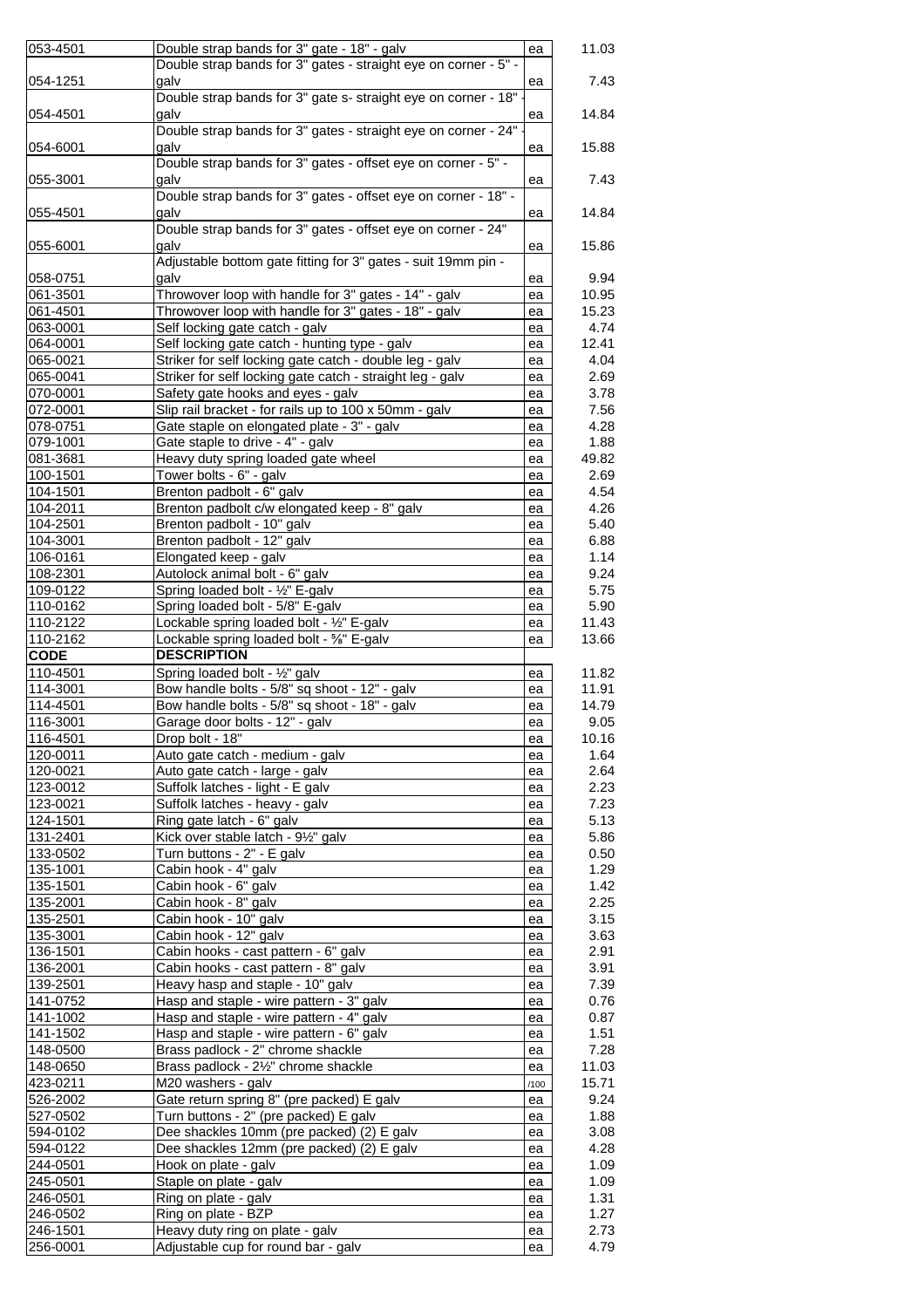| 256-0021    | Adjustable cup for straight bar - galv                                                                                       | ea | 4.79  |
|-------------|------------------------------------------------------------------------------------------------------------------------------|----|-------|
| 256-0031    | Safety spring loaded adjustable cup for round bar - galv                                                                     | ea | 6.77  |
| 256-0041    | Safety cup for round bar - FEI approved - plastic                                                                            | ea | 34.96 |
| 256-1521    | Adjustable jump cup support bar - galv                                                                                       | ea | 12.35 |
| 603-0010    | 18" Stiff bass platform broom c/w handle and stay                                                                            | ea | 13.98 |
| 603-0020    | 24" Stiff bass platform broom c/w handle and stay                                                                            | ea | 15.73 |
| 603-0030    | 12" Stiff bass broom with handle                                                                                             | ea | 11.14 |
| 603-0040    | Wooden handle - 48" x 1%"                                                                                                    | ea | 3.82  |
| 603-0042    | Wooden handle - 54" x 11/s"                                                                                                  | ea | 4.15  |
| 603-0060    | 18" PVC platform broom c/w handle and stay                                                                                   | ea | 23.90 |
| 603-0062    | 24" PVC platform broom c/w handle and stay                                                                                   | ea | 27.31 |
|             |                                                                                                                              |    |       |
| 603-0064    | 12" PVC broom with handle                                                                                                    | ea | 21.37 |
| 603-0070    | Corn broom                                                                                                                   | ea | 10.97 |
| 603-0075    | Beason broom                                                                                                                 | ea | 18.57 |
| 603-0080    | Metal dustpan                                                                                                                | ea | 13.33 |
| <b>CODE</b> | <b>DESCRIPTION</b>                                                                                                           |    |       |
| 603-0082    | PVC banister brush to suit dustpan                                                                                           | ea | 4.92  |
| 620-0006    | Grooming kit - assorted colours                                                                                              | ea | 10.47 |
| 621-1006    | Slip Not Grooming kit - Available in: blue, pink                                                                             | ea | 22.21 |
| 621-1010    | Slip Not Body brush - Available in: blue, pink                                                                               | ea | 3.47  |
| 621-1011    | Slip Not Flick brush - Available in: blue, pink                                                                              | ea | 3.47  |
| 621-1012    | Slip Not Mane & tail brush - Available in: blue, pink                                                                        | ea | 6.14  |
| 621-1013    | Slip Not Sweat scraper - Available in: blue, pink                                                                            | ea | 2.48  |
| 621-1014    | Slip Not Hoof pick - Available in: blue, pink                                                                                | ea | 2.72  |
|             | Slip Not Dandy brush - Available in: blue, pink                                                                              |    |       |
| 621-1015    |                                                                                                                              | ea | 3.47  |
| 621-1016    | Slip Not Bucket brush - Available in: blue, pink                                                                             | ea | 5.37  |
| 621-1017    | Slip Not Face brush - Available in: blue, pink                                                                               | ea | 1.68  |
| 621-1018    | Slip Not Hoof brush - Available in: blue, pink                                                                               | ea | 1.68  |
| 621-1019    | Slip Not Mane comb - Available in: blue, pink                                                                                | ea | 2.22  |
| 622-1010    | Sweat scraper - Available in: blue, pink                                                                                     | ea | 3.00  |
| 622-0020    | <b>Bucket brush</b>                                                                                                          | ea | 3.59  |
| 670-0019    | "Harold Moore" Hand shovel - Available in orange, red                                                                        | ea | 9.09  |
|             |                                                                                                                              |    |       |
| 670-0309    | "Harold Moore" Standard shovel - Available in: black, yellow                                                                 | ea | 14.11 |
|             | "Harold Moore" Standard shovel - Available in: magenta,                                                                      |    |       |
| 670-0309    | purple                                                                                                                       | ea | 15.17 |
| 670-0859    | "Harold Moore" Utility fork - Available in: black                                                                            | ea | 28.18 |
| 670-0859    | "Harold Moore" Utility fork - Available in: magenta                                                                          | ea | 31.93 |
|             |                                                                                                                              |    |       |
| 670-1359    | "Harold Moore" Unifork - Available in: black                                                                                 | ea | 18.84 |
|             |                                                                                                                              |    |       |
| 670-1359    | "Harold Moore" Unifork - Available in: blue, magenta, purple                                                                 | ea | 23.26 |
| 671-0250    | Heavy duty shavings fork (head only) - galv                                                                                  | ea | 8.59  |
| 671-0259    | Heavy duty shavings fork head and handle - galv                                                                              | ea | 11.76 |
| 672-1009    | Plastic shovel                                                                                                               | ea | 20.84 |
| 673-1509    | Yard scoop                                                                                                                   | ea | 17.51 |
| 674-1001    | Chip fork with D handle                                                                                                      | ea | 11.42 |
| 680-2120    | "Fyna Lite" 2 prong pitch fork - long ash handle                                                                             | ea | 21.09 |
| 680-3123    | "Fyna Lite" 3 prong hay fork - long ash handle                                                                               | ea | 21.88 |
| 680-4110    | "Fyna Lite" 4 prong manure fork - ash D handle                                                                               | ea | 22.41 |
| 680-4120    | "Fyna Lite" 4 prong manure fork - long ash handle                                                                            | ea | 22.41 |
| 680-4540    | "Fyna Lite" 4 prong manure fork - extra long ash handle                                                                      |    | 22.41 |
|             | "Fyna Lite" 4 prong manure fork - hi strength D handle -                                                                     | ea |       |
|             |                                                                                                                              |    |       |
| 680-6110    | Available in:                                                                                                                |    | 0.00  |
|             | green, pink                                                                                                                  | ea | 23.14 |
|             | "Fyna Lite" 4 prong manure fork - hi strength long handle -                                                                  |    |       |
| 680-6120    | Available in:                                                                                                                |    | 0.00  |
|             | green                                                                                                                        | ea | 23.14 |
|             | "Fyna Lite" 4 prong manure fork - hi strength T handle -                                                                     |    |       |
| 680-6125    | Available in green                                                                                                           | ea | 23.14 |
|             | "Fyna Lite" 5 manure fork - hi strength T handle - Available in:                                                             |    |       |
| 680-6130    | green                                                                                                                        | ea | 24.63 |
| 681-1100    | "Fyna Lite" Shavings fork - 110cm handle plastic D grip                                                                      | ea | 29.51 |
|             |                                                                                                                              |    |       |
| 681-1200    |                                                                                                                              |    | 26.80 |
|             | "Fyna Lite" Shavings fork - 120cm long handle textured grip<br>"Fyna Lite" Junior shavings fork - 100cm long handle textured | ea |       |
|             |                                                                                                                              |    |       |
| 682-7500    | grip                                                                                                                         | ea | 25.85 |
| 683-1010    | "Fyna Lite" Multi mucka - 100cm handle plastic D grip                                                                        | ea | 29.76 |
| 683-1210    | "Fyna Lite" Multi mucka - 120cm long handle soft grip                                                                        | ea | 27.01 |
|             |                                                                                                                              |    |       |
| 684-1020    | "Fyna Lite" Rubber matting fork - 110cm handle plastic D grip ea                                                             |    | 31.35 |
|             |                                                                                                                              |    |       |
| 684-1220    | "Fyna Lite" Rubber matting fork - 120cm long handle soft grip                                                                | ea | 31.35 |
| 685-0800    | "Fyna Lite" Multi weeda - 80cm long T handle                                                                                 | ea | 23.08 |
|             |                                                                                                                              |    |       |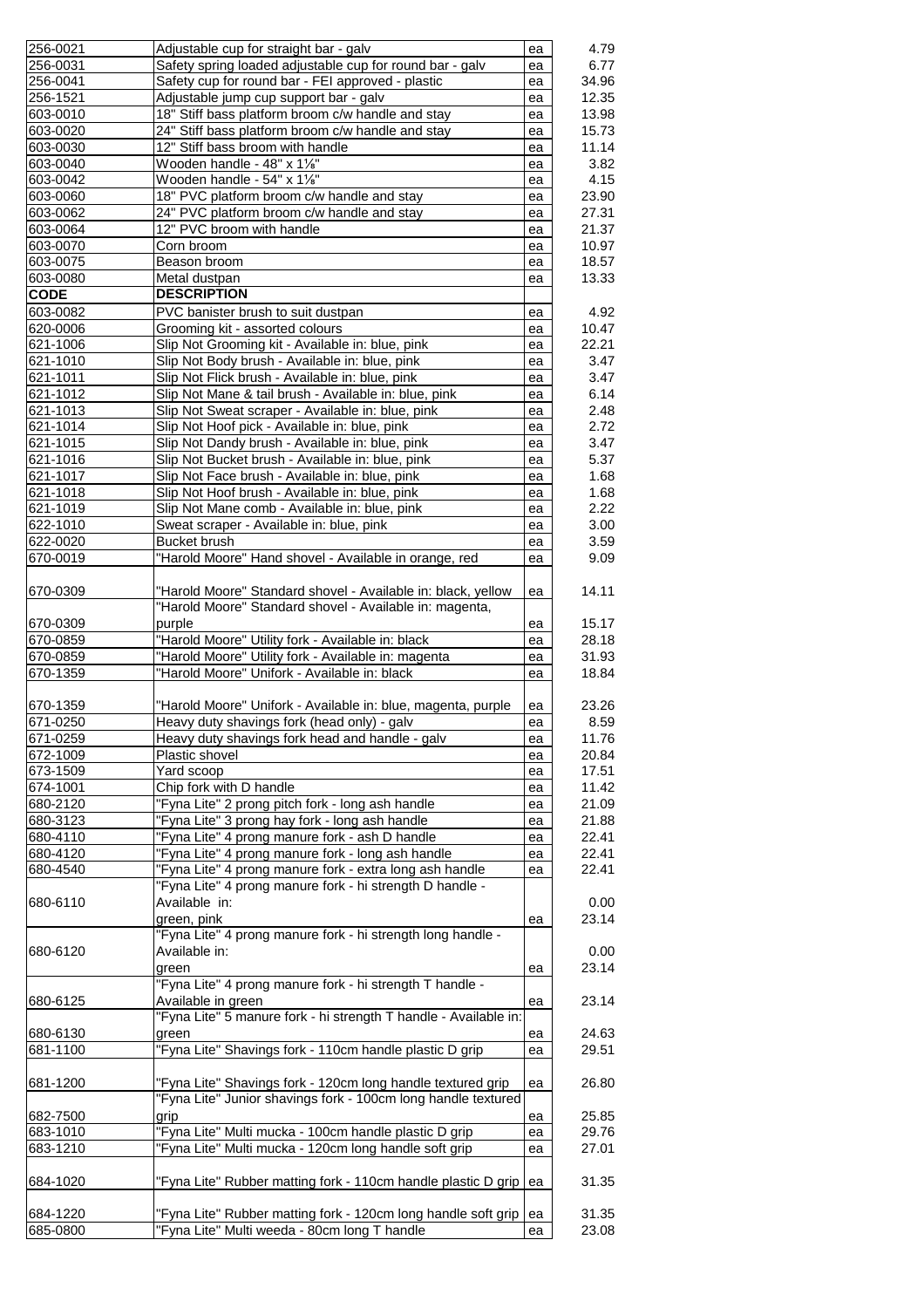| 686-1200             | "Fyna Lite" Superlite fork - 100cm long handle textured grip                    | ea       | 25.21          |
|----------------------|---------------------------------------------------------------------------------|----------|----------------|
|                      | "Fyna Lite" Groovy fork - senior - 120cm long handle textured                   |          |                |
| 687-1200             | grip                                                                            | ea       | 29.43          |
|                      | "Fyna Lite" Groovy fork - junior - 79cm long handle textured                    |          |                |
| 687-7500             | grip                                                                            | ea       | 27.10          |
| 690-1000             | "Fyna Lite" Fork stand                                                          | ea       | 93.38          |
| 691-1621             | "Fyna Lite" rake - long wooden handle                                           | ea       | 19.84          |
| <b>CODE</b>          | <b>DESCRIPTION</b>                                                              |          |                |
| 691-1220<br>695-0100 | Yard / leaf rake - 20 tine plastic head<br>Junior wheelbarrow                   | ea<br>ea | 10.42<br>20.84 |
| 695-0800             | Economy wheelbarrow                                                             | ea       | 32.52          |
| 695-1200             | 120 litre Stable barrow - green                                                 | ea       | 52.53          |
| 695-1200             | 120 litre Stable barrow - pink                                                  | ea       | 60.03          |
| 695-12006            | 120 litre Stable barrow - green - 6 No +                                        | ea       | 49.19          |
| 695-12006            | 120 litre Stable barrow - pink - 6 No +                                         | ea       | 55.03          |
| 695-1500             | Large capacity wheelbarrow - 160 litre                                          | ea       | 82.54          |
| 695-15006            | Large capacity wheelbarrow - 160 litre - 6 No +                                 | ea       | 73.37          |
| 695-2000U            | Twin wheel barrow - 200 litre - unassembled                                     | ea       | 100.05         |
| 695-20006            | Twin wheel barrow - 200 litre - unassembled - 6 No +                            | ea       | 96.72          |
| 695-2000A            | Twin wheel barrow - 200 litre - assembled                                       | ea       | 113.39         |
| 695-2100             | Four wheel trolley                                                              | ea       | 190.10         |
| 695-2200<br>695-8000 | Sack truck<br>Body for twin wheel barrow (695-2000)                             | ea<br>ea | 73.37<br>41.69 |
| 695-9000             | Spare wheel for twin wheel barrow (695-2000)                                    | ea       | 15.84          |
| 695-9025             | Spare wheel for economy wheelbarrow (695-0800)                                  | ea       | 10.01          |
| 695-9050             | Spare wheel for 120 litre stable barrow (695-1200)                              | ea       | 10.01          |
| 900-0891             | Anti weaver grille: 890 x 610mm - galv                                          | ea       | 45.66          |
| 900-1041             | Anti weaver grille: 1040 x 760mm - galv                                         | ea       | 48.32          |
| 900-1171             | Anti weaver grille: 1170 x 760mm - galv                                         | ea       | 54.93          |
| 901-0891             | Infil panel - small to suit 900-0891 - galv                                     | ea       | 28.10          |
| 901-1171             | Infil panel - large to suit 900-1041 and 900-1171 - galv                        | ea       | 33.97          |
| 902-0891             | Door grille: 890 x 610mm - galv                                                 | ea       | 41.15          |
| 902-1041<br>902-1171 | Door grille: 1040 x 760mm - galv<br>Door grille: 1170 x 760mm - galv            | ea       | 51.78<br>55.03 |
| 903-0001             | Grille sockets - galv                                                           | ea<br>ea | 5.84           |
| 904-0631             | Heavy duty corner hayrack - galv                                                | ea       | 31.63          |
| 904-0761             | Heavy duty wall hayrack - galv                                                  | ea       | 55.96          |
| 905-0872             | Corner hayrack - BZP                                                            | ea       | 18.31          |
| 906-0902             | Wall hayrack - BZP                                                              | ea       | 24.78          |
| 907-0872             | Corner haylage rack - BZP                                                       | ea       | 23.41          |
| 908-0908             | Wall haylage rack - BZP                                                         | ea       | 29.45          |
| 909-0002             | Hayrack fixings clips - set of 4 - BZP                                          | set      | 1.25           |
| 910-0001             | Bucket clip - galv                                                              | ea       | 1.80           |
| 911-0112             | Tie ring - 110mm shank                                                          | ea       | 1.20           |
| 911-2502<br>912-0543 | Tie ring - 250mm shank<br>Standard saddle rack - Available in: black, blue, red | ea<br>ea | 1.75<br>6.69   |
| 913-0113             | Bridle rack - Available in: black, red                                          | ea       | 1.83           |
| 914-0653             | Saddle display stand - short - Available in: black                              | ea       | 12.91          |
|                      | Saddle display stand - tall - Available in: black, blue, pink,                  |          |                |
| 914-0843             | purple, red                                                                     | ea       | 13.54          |
| 915-0802             | Manure rake - tall - BZP                                                        | ea       | 5.94           |
|                      | Manure collector - tall - Available in: black, blue, green, pink,               |          |                |
| 916-0582             | purple, red                                                                     | ea       | 8.60           |
|                      | Manure collector and rake set - tall - Available in: black, blue,               |          |                |
| 916-2582             | green, pink,                                                                    |          | 0.00           |
|                      | purple, red                                                                     | ea       | 14.54          |
|                      | Hook over manger - Available in: black, blue, green, pink,                      |          |                |
| 917-0399<br>919-0009 | purple, red, white<br>Plastic feed scoop - Available in: blue, green, red       | ea       | 7.59<br>4.50   |
| 920-0539             | Tyre bowl - Available in: white                                                 | ea<br>ea | 11.77          |
|                      | Corner manger - Available in: blue, green, pink, purple, red                    |          |                |
| 921-0649             | white                                                                           | ea       | 15.01          |
| 922-0113             | Salt lick holder - Available in: black, red                                     | ea       | 2.63           |
|                      |                                                                                 |          | 0.00           |
| <b>CODE</b>          | <b>DESCRIPTION</b>                                                              |          |                |
| 922-0123             | Salt lick holder - Available in: black, red                                     | ea       | 3.17           |
| 923-0103             | Stud card holder - small - Available in: black, red                             | ea       | 1.80           |
| 923-0153             | Stud card holder - large - Available in: black, red                             | ea       | 2.25           |
| 923-0175             | Replacement cards - small                                                       | ea       | 0.67           |
| 923-0205             | Replacement cards - large                                                       | ea       | 0.67           |
| 924-0233             | Head collar hook - Available in: black, red                                     | ea       | 2.33           |
| 925-0583             | Folding saddle rack - Available in: black, red                                  | ea       | 12.54          |
| 926-0642             | Corner manger support frame - BZP                                               | ea       | 6.17           |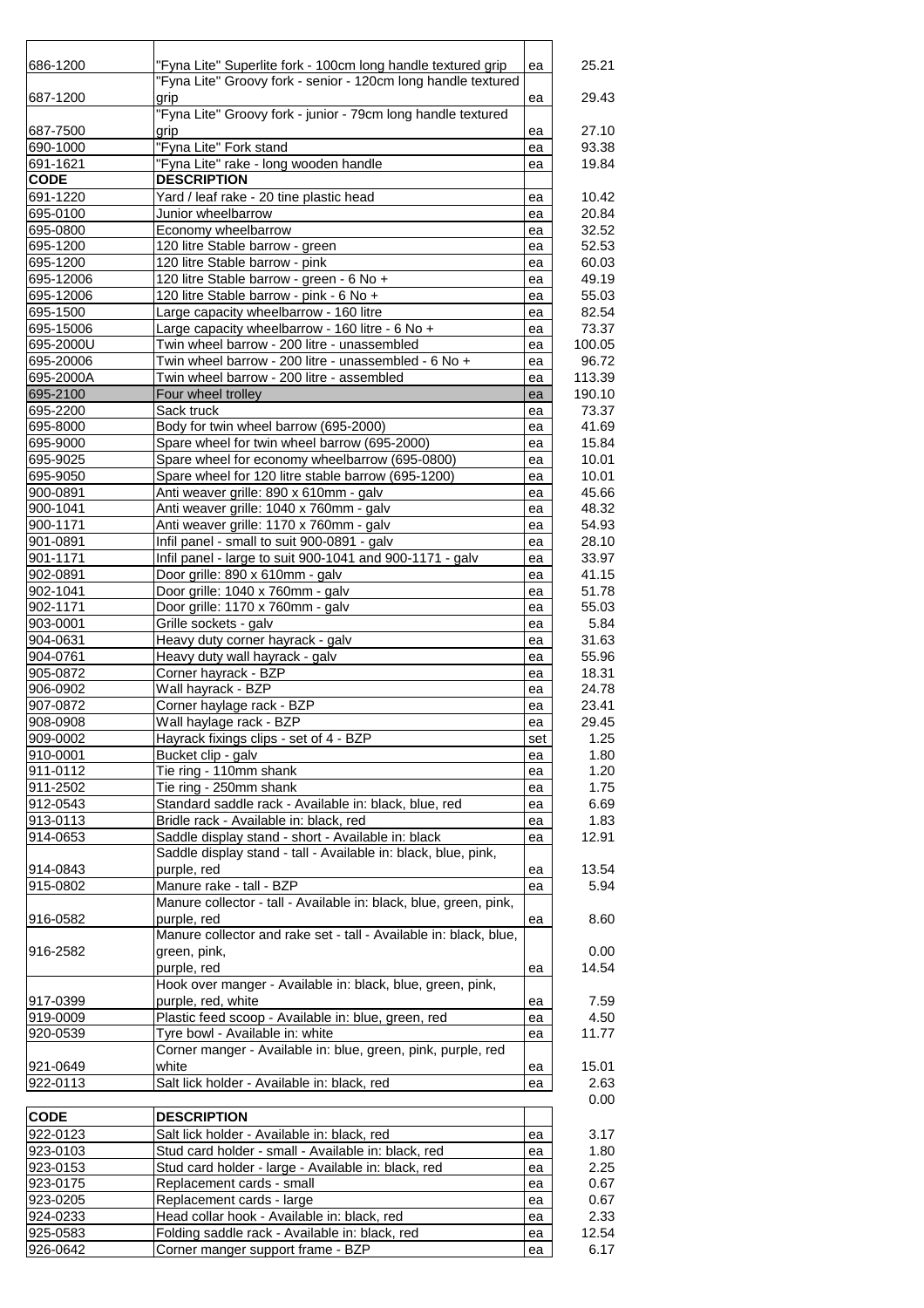| 927-0363             | Handy hanger - Available in: black, red                                                               | ea       | 5.17         |
|----------------------|-------------------------------------------------------------------------------------------------------|----------|--------------|
| 928-0393             | Helmet hanger - Available in: black                                                                   | ea       | 5.64         |
| 929-0253             | Cleaning hook - Available in: black, red                                                              | ea       | 2.88         |
|                      |                                                                                                       |          |              |
| 930-0913             | Rug rail - Available in: black, red                                                                   | ea       | 9.54         |
| 931-0693             | Show jump number markers (1 - 12)                                                                     | set      | 66.53        |
| 931-0793             | Dressage markers (A,B,C,E,F,H,K,M)                                                                    | set      | 36.02        |
|                      |                                                                                                       |          |              |
| 931-0803             | Dressage markers (R,S,V,P)                                                                            | set      | 18.09        |
| 931-0813             | Dressage markers (A,B,C,E,F,H,K,M,R,S,V,P)                                                            | set      | 53.03        |
|                      | Self adhesive dressage labels - letters available:                                                    |          |              |
| 931-0823             | A,B,C,E,F,H,K,M,R,S,V,P                                                                               | ea       | 0.50         |
|                      |                                                                                                       |          |              |
|                      | Self adhesive number markers - numbers available:                                                     |          |              |
| 931-0833             | 1,2,3,4,5,6,7,8,9,10                                                                                  |          | 0.00         |
|                      | 11, 12, 13, 14, 15, 16                                                                                | ea       | 0.50         |
|                      |                                                                                                       |          |              |
| 931-0843             | Blank show jump marker supports                                                                       | ea       | 5.74         |
| 931-0853             | Square screw-on blank plates                                                                          | ea       | 3.75         |
| 931-0993             | Show jump start / finish markers                                                                      | ea       | 13.84        |
|                      | Hook over manger c/w handle - Available in: black, blue,                                              |          |              |
|                      |                                                                                                       |          |              |
| 932-0399             | green, pink,                                                                                          |          | 0.00         |
|                      | purple, red, white                                                                                    | ea       | 10.67        |
|                      | Folding pole saddle rack - Available in: black, pink, purple,                                         |          |              |
|                      |                                                                                                       |          |              |
| 933-0463             | red                                                                                                   | ea       | 7.99         |
| 934-0891             | Internal stable grille - 890 x 610mm - galv                                                           | ea       | 42.24        |
| 934-1041             | Internal stable grille - 1040 x 760mm - galv                                                          | ea       | 45.44        |
| 934-1171             | Internal stable grille - 1170 x 760mm - galv                                                          |          | 46.69        |
|                      |                                                                                                       | ea       |              |
| 934-2001             | DIY easy fix window grille set - 1000 x 1000mm                                                        | set      | 73.30        |
| 934-3012             | Chew protector strips                                                                                 |          | <b>POA</b>   |
| 934-5032             | Louvre jamb sets - 305mm H                                                                            | ea       | 48.77        |
|                      |                                                                                                       |          |              |
| 934-5082             | Louvre jamb sets - 864mm H                                                                            | ea       | 102.35       |
| 935-0323             | LD Wall fix bucket holder - Available in: black, red                                                  | ea       | 7.44         |
| 936-0323             | LD Hook over bucket holder - Available in: black, red                                                 | ea       | 7.99         |
|                      |                                                                                                       |          |              |
| 937-0321             | HD Wall fix bucket holder - galv                                                                      | ea       | 16.51        |
| 938-0321             | HD Hook over bucket holder - galv                                                                     | ea       | 19.91        |
| 939-4503             | Double hook 'clip on' saddle rack - black                                                             | ea       | 9.92         |
| 939-7003             | Triple hook 'clip on' saddle rack - black                                                             |          | 12.97        |
|                      |                                                                                                       | ea       |              |
| 940-5403             | Double hook 'hook over' saddle rack - black                                                           | ea       | 11.24        |
| 941-1221             | Heavy duty stable grilles - 1215 x 760mm                                                              | ea       | 105.37       |
| 941-1831             | Heavy duty stable grilles - 1823 x 760mm                                                              | ea       | 151.09       |
|                      |                                                                                                       |          |              |
| 942-1241             | Stall chain - Available in: black, blue, green, red                                                   | ea       | 10.51        |
| 943-1003             | Standard hook set (pk of 5) - Available in: black, red                                                | set      | 3.50         |
| 944-0761             | Window grille - 760 x 940mm - galv                                                                    | ea       | 67.47        |
|                      | Window grille - 1180 x 940mm - galv                                                                   |          |              |
| 944-1181             |                                                                                                       | ea       | 96.78        |
| 945-3002             | Rug hanger - 3 arm - galv                                                                             | ea       | 55.49        |
| 945-5002             | Rug hanger - 5 arm - galv                                                                             | ea       | 77.17        |
| 946-0223             | Hose holder - Available in: black, red                                                                | ea       | 6.95         |
|                      |                                                                                                       |          |              |
| 947-0002             | Blanket hanger rail - 1100 x 500mm - galv                                                             | ea       | 36.69        |
| 948-1002             | Blanket hanger - galv                                                                                 | ea       | 17.51        |
| 949-0673             | Luggage rack - Available in: black                                                                    | ea       | 28.88        |
|                      |                                                                                                       |          | 0.00         |
|                      |                                                                                                       |          |              |
| <b>CODE</b>          | <b>DESCRIPTION</b>                                                                                    |          |              |
| 950-1003             | Wall mounted wellington rack - Available in: black                                                    | ea       | 15.36        |
| 950-2003             | Portable wellington rack - Available in: black                                                        | ea       | 37.22        |
|                      |                                                                                                       |          |              |
| 951-1502             | Display ring without hook - BZP                                                                       | ea       | 0.83         |
| 951-2502             | Display ring with hook - BZP                                                                          | ea       | 1.00         |
| 952-0702             | Screw in tool holder - pk of 5 - BZP                                                                  | pk       | 3.50         |
| 952-1502             | Saddlers' tool holder - BZP                                                                           | ea       | 1.58         |
|                      |                                                                                                       |          |              |
| 953-3006             | Lead rope - cotton                                                                                    | ea       | 3.25         |
| 953-3056             | Lead rope - acrylic                                                                                   | ea       | 3.50         |
|                      |                                                                                                       |          |              |
| 953-5246             | Bungee trailer ties (24") Available in: black, blue, red, white                                       | ea       | 7.94         |
|                      |                                                                                                       |          |              |
| 953-7006             | Haynet - standard mesh - Available in a range of colours                                              | ea       | 4.37         |
| 953-8006             | Haynet - fine mesh - Available in a range of colours                                                  | ea       | 5.27         |
|                      | Plastic round bowl scoop - Available in: black, blue, magenta,                                        |          |              |
|                      |                                                                                                       |          |              |
| 954-0449             | purple,                                                                                               |          | 0.00         |
|                      | red, yellow                                                                                           | ea       | 5.22         |
|                      |                                                                                                       |          |              |
| 955-0519             | Plastic stirrer - Available in: black, blue, magenta, purple, red                                     | ea       | 2.22         |
|                      |                                                                                                       |          |              |
| 956-0003             | Muck bucket - Available in: green                                                                     | ea       | 20.43        |
| 957-0002             | 2 gallon agricultural bucket - Available in: green                                                    | ea       | 4.74         |
| 957-0022             | Small feed bucket - Available in: blue, green, red                                                    | ea       | 3.00         |
|                      |                                                                                                       |          |              |
| 957-0003             | 3 gallon stable bucket - Available in: black                                                          | ea       | 1.83         |
|                      |                                                                                                       |          |              |
|                      | 3 gallon stable bucket - Available in: blue, green, pink, purple,                                     |          |              |
| 957-0003             |                                                                                                       | ea       | 2.42         |
|                      | red, yellow                                                                                           |          |              |
| 957-0013<br>957-0013 | Heavy duty 3 gallon bucket - Available in: black<br>Heavy duty 3 gallon bucket - Available in: yellow | ea<br>ea | 4.07<br>5.25 |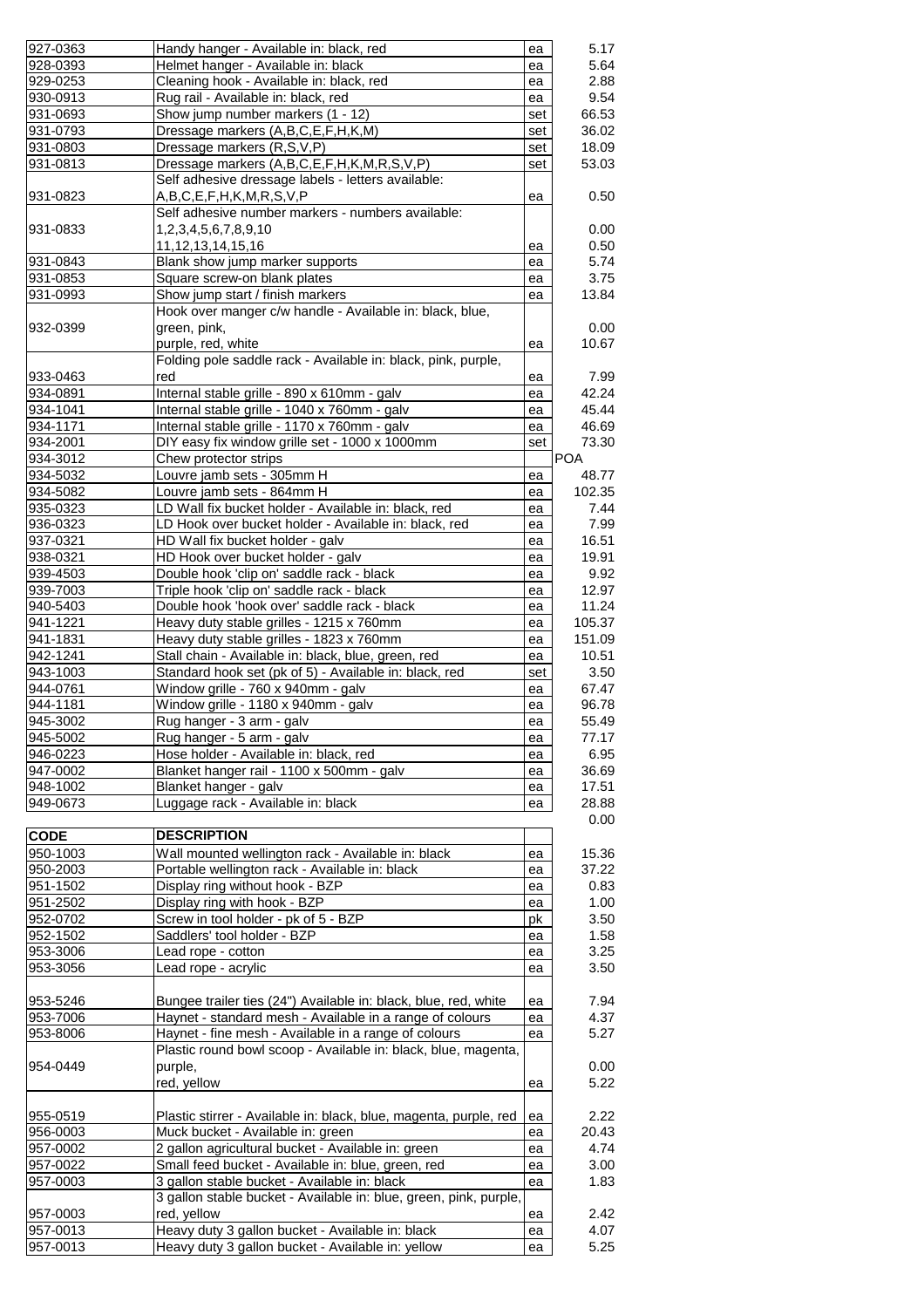| 957-0090    | Dustbin and lid - Available in: black                                 | ea  | 16.74         |
|-------------|-----------------------------------------------------------------------|-----|---------------|
| 957-0090    | Dustbin and lid - Available in: blue, red                             | ea  | 18.68         |
| 957-0099    | Water conserver / hay soaker - Available in: black                    | ea  | 23.95         |
|             | 4 gallon flat sided bucket - Available in: black, blue, green,        |     |               |
| 958-0039    | red, white                                                            | ea  | 11.51         |
| 959-0008    | Feed / mixer bucket - Available in: black                             | ea  | 3.00          |
|             | Feed / mixer bucket - Available in: blue, burgundy, green,            |     |               |
| 959-0008    | pink, purple,                                                         |     | 0.00          |
|             | red, yellow, white                                                    | ea  | 3.90          |
| 960-0607    | Stable / travel mirror - 600 x 450mm                                  | ea  | 23.95         |
| 960-0807    | Stable / travel mirror - 800 x 600mm                                  |     | 32.68         |
| 960-1207    | Stable / travel mirror - 1200 x 800mm                                 | ea  | 75.04         |
|             |                                                                       | ea  | 116.89        |
| 960-1217    | Stable / travel mirror - 1200 x 1200mm                                | ea  |               |
|             | 12 Litre flexi tub - Available in: black, light blue, light green,    |     |               |
| 961-0123    | purple, pink,                                                         |     | 0.00          |
|             | red                                                                   | ea  | 4.14          |
|             | 26 Litre flexi tub - Available in: black, light blue, light green,    |     |               |
| 961-0263    | dark green,                                                           |     | 0.00          |
|             | purple, pink, red, yellow                                             | ea  | 4.34          |
|             | 40 Litre flexi tub - Standard colours available in: black, light      |     |               |
| 961-0403    | blue, light                                                           |     | 0.00          |
|             | green, dark green, lilac, orange, purple, pink, red, sliver, sky      |     |               |
|             | blue, yellow                                                          | ea  | 5.34          |
|             | 40 Litre flexi tub - Bright colours available in: fluorescent         |     |               |
| 961-0403    | green,                                                                |     | 0.00          |
|             | orange, fluorescent pink, fluorescent yellow, luminous, cerise        |     |               |
|             | glitter                                                               | ea  | 7.05          |
|             | 40 Litre flexi tub - Aroma tubs available in: apple, banana,          |     |               |
| 961-0403    | grass, mint,                                                          |     | 0.00          |
|             | orange, rose, strawberry                                              |     | 7.25          |
|             | 75 Litre flexi tub - Available in: black, dark green, yellow          | ea  | 12.19         |
| 961-0753    |                                                                       | ea  |               |
| 962-0403    | Rhino runna - Available in: black, green, pink, purple                | ea  | 42.82         |
| 963-0121    | 12 Litre galvanised bucket                                            | ea  | 12.24         |
| 964-0009    | Cable / hose buddy                                                    | ea  | 4.50          |
| 965-1001    | Multi function shower head                                            | ea  | 7.44          |
| 965-2015    | 'Pro-flex' hose pipe - 15m                                            | ea  | 22.01         |
| 965-2030    | 'Pro-flex' hose pipe - 30m                                            | ea  | 48.19         |
|             |                                                                       |     | 0.00          |
| <b>CODE</b> | <b>DESCRIPTION</b>                                                    |     |               |
| 965-2050    | 'Pro-flex' hose pipe - 50m                                            | ea  | 71.29         |
| 965-3001    | Brass hose end connector                                              | ea  | 6.24          |
| 965-3002    | Brass automatic water stop connector                                  | ea  | 7.99          |
| 965-3003    | Brass threaded tap connector                                          | ea  | 3.97          |
| 965-3004    | Brass hose repair connector                                           | ea  | 5.67          |
| 965-3005    | Brass spray nozzle connector                                          | ea  | 9.64          |
| 965-3010    | 5 piece hose fitting set                                              | ea  | 5.67          |
|             |                                                                       |     |               |
| 966-2023    | Tack box - medium - Available in: dark blue, light blue, pink         | ea  | 17.84         |
| 966-2033    | Tack box - large - Available in: brown/mustard, dark blue             | ea  | 29.08         |
| 967-2250    | Rubber feed skip - small (21/4 gallon)                                |     | 9.30          |
|             |                                                                       | ea  |               |
| 967-2500    | Rubber feed skip - large (51⁄4 gallon)                                | ea  | 10.21         |
| 968-1001    | Drinking bowl - galv                                                  | ea  | 43.76         |
| 968-2009    | Drinking bowl - plastic                                               | ea  | 53.43         |
| 969-1023    | Boot jack                                                             | ea  | 4.09          |
| 970-1001    | Feed bin - single unit                                                | ea  | 216.78        |
| 970-2001    | Feed bin - two partitions                                             | ea  | 312.66        |
| 970-3001    | Feed bin - three partitions                                           | ea  | 356.43        |
|             | Stable kit - basic - consists of: 1 x flat sided bucket, 1 x          |     |               |
| 1200-1001   | bucket clip, 1 x                                                      |     | 0.00          |
|             | manure collector and rake set, 1 x feed/mixer bucket, 1 x rug         |     |               |
|             | rail -                                                                |     | 0.00          |
|             | Available in: black, red                                              | kit | 41.29         |
|             | Stable kit - add on 1 - consists of: 2 x ring on plates, 1 x salt     |     |               |
|             |                                                                       |     |               |
| 1200-1002   | lick holder,                                                          |     | 0.00          |
|             | 1 x corner manger (white), 1 x support frame - Available in:          |     |               |
|             | black, red                                                            | kit | 24.65         |
|             |                                                                       |     |               |
| 1200-1003   | Stable kit - add on 2 - consists of: 1 x hook over manger with        |     | 0.00          |
|             | handle, 1 x 3 gallon bucket, 1 x 40 litre flexi tub, 1 x chip fork,   |     |               |
|             | $1 \times 18"$                                                        |     | 0.00          |
|             |                                                                       |     |               |
|             | bass broom, 1 x screw in tool holder set - Available in: black,       |     |               |
|             | red                                                                   | kit |               |
|             |                                                                       |     |               |
| 1205-1001   | Tack room kit - basic - consists of: 1 x bridle rack, 1 x<br>standard |     | 43.84<br>0.00 |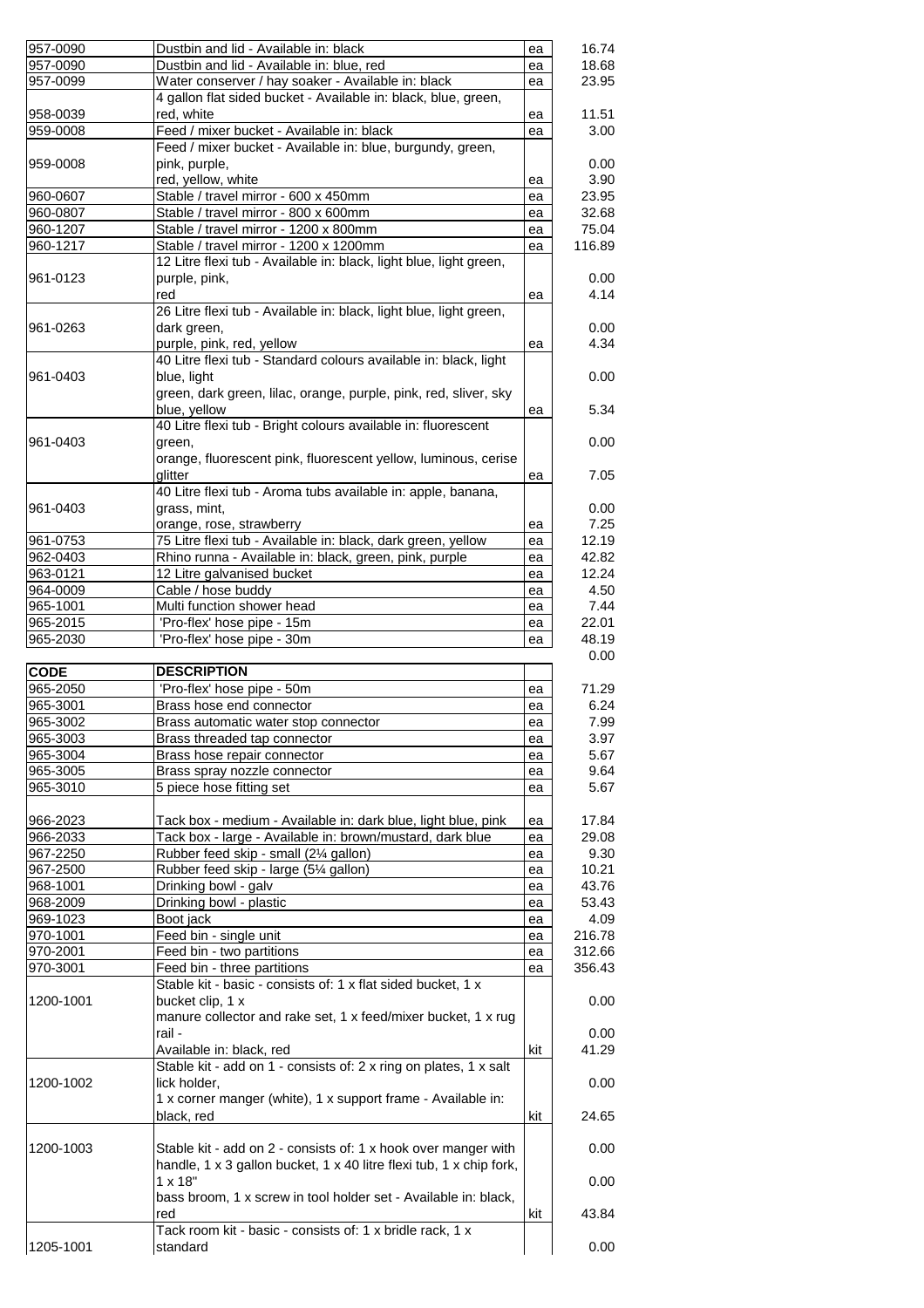|                      | saddle rack 1 x hook set, 1 x tall saddle display stand -                                    |          |                        |
|----------------------|----------------------------------------------------------------------------------------------|----------|------------------------|
|                      | Available in:                                                                                |          | 0.00                   |
|                      | black, red                                                                                   | kit      | 25.56                  |
|                      | Tack room kit - add on 1 - consists of: 1 x handy hanger, 1 x                                |          |                        |
| 1205-1002            | luggage                                                                                      |          | 0.00                   |
|                      | rack (black only), 1 x helmet hanger (black only), 1 x cleaning                              |          |                        |
|                      | hook -                                                                                       |          | 0.00                   |
|                      | Available in: black, red                                                                     | kit      | 42.57                  |
|                      | Tack room kit - add on 2 - consists of: 1 x 3 arm rug rail, 1 x                              |          |                        |
| 1205-1003            | head                                                                                         |          | 0.00                   |
|                      | collar hook, 1 x wall mounted welling rack (black only) -                                    |          |                        |
|                      | Available in:<br>black, red                                                                  | kit      | 0.00<br>73.19          |
|                      | Yard kit - basic - consists of: 1 x twin wheel wheelbarrow, 1 x                              |          |                        |
| 1210-1001            | 18" bass                                                                                     |          | 0.00                   |
|                      | broom, 1 x chip fork, 1 x plastic shovel                                                     | kit      | 158.83                 |
|                      | Yard kit - add on 1 - consists of: 1 x 15m hose, 1 x 5 piece                                 |          |                        |
| 1210-1002            | hose                                                                                         |          | 0.00                   |
|                      | fitting set, 1 x hose holder, 1 x 3 gallon bucket, 1 x 40 litre                              |          |                        |
|                      | flexi tub -                                                                                  |          | 0.00                   |
|                      | Available in: red                                                                            | kit      | 42.20                  |
| 2001-100             | Flashing vest - adults - Available in: pink, yellow                                          | ea       | 10.19                  |
| 2001-101             | Flashing vest - childs - Available in: pink, yellow                                          | ea       | 8.95                   |
| 2001-110             | Flashing hat band - Available in: chequer                                                    | ea       | 8.92                   |
| 2001-120             | Flashpack                                                                                    | ea       | 11.12                  |
| 2001-130             | Reflecting breastplate - Available in: red, yellow                                           | ea       | 9.52                   |
| 2001-130             | Reflecting breastplate - Available in: chequer                                               | ea       | 15.56                  |
| 2001-140             | Reflecting leg wrap - Available in: red, yellow                                              | ea       | 12.54                  |
| 2001-140             | Reflecting leg wrap - Available in: chequer                                                  | ea       | 12.91                  |
| 2001-150             | Reflecting tail guard - Available in: red, yellow                                            | ea       | 7.04                   |
| 2001-150             | Reflecting tail guard - Available in: chequer                                                | ea       | 7.19                   |
|                      | Reflecting multi purpose brow/nose/rein band - pack of 2 -                                   |          |                        |
| 2001-160             | Available in: red,<br>vellow                                                                 | pk       | 0.00<br>5.64           |
| <b>CODE</b>          | <b>DESCRIPTION</b>                                                                           |          |                        |
|                      | Reflecting multi purpose brow/nose/rein band -2 pack-                                        |          |                        |
| 2001-160             | Available in: chequer                                                                        | pk       | 6.35                   |
| 2001-170             | Reflecting vest - Available: in black/yellow                                                 | ea       | 12.67                  |
| 2001-170             | Reflecting vest - Available in: chequer                                                      | ea       | 14.72                  |
|                      | Tail wrap - short - Available in: navy/red/white, black, purple,                             |          |                        |
| 2001-201             | blue, green                                                                                  | ea       | 8.24                   |
|                      | Tail wrap - medium - Available in: navy/red/white, black,                                    |          |                        |
| 2001-202             | purple, blue,                                                                                |          | 0.00                   |
|                      | green                                                                                        | ea       | 8.24                   |
|                      | Tail wrap - long - Available in: navy/red/white, black, purple,                              |          |                        |
| 2001-203             | blue, areen                                                                                  | ea       | 8.24                   |
|                      | Tail wrap - X long - Available in: navy/red/white, black, purple,                            |          |                        |
| 2001-204             | blue, green                                                                                  | ea       | 9.59                   |
| 2001-210             | Tailtector - Available in: black                                                             | ea       | 11.59                  |
|                      | Smart double ended bandages - pack of 4 - Available in:                                      |          |                        |
| 2001-220             | black,                                                                                       |          | 0.00                   |
|                      | navy, purple, sky blue, pink                                                                 | рk       | 11.59                  |
| 2001-230<br>2001-240 | Bandage boot - Available in: black<br>Exercise wrap - pack of 4 - Available in: black, white | pr       | 20.01<br>20.01         |
| 2001-250             | Hocktector boot - Available in: black                                                        | pk       | 6.59                   |
| 2001-260             | Brushing boot - pony/cob - Available in: black                                               | pr<br>pr | 11.59                  |
| 2001-261             | Brushing boot - full - Available in: black                                                   | pr       | 11.59                  |
| 2001-270             | Overreach boot - pony/cob - Available in: black                                              | pr       | 13.26                  |
| 2001-271             | Overreach boot - full - Available in: black                                                  | pr       | 13.26                  |
| 2001-280             | Sport support boot - small - Available in: black                                             | ea       | 18.59                  |
| 2001-281             | Sport support boot - medium - Available in: black                                            | ea       | 18.59                  |
| 2001-282             | Sport support boot - large - Available in: black                                             | ea       | 18.59                  |
| 2001-283             | Sport support boot - X large - Available in: black                                           | ea       | 19.44                  |
| 2001-290             | Open fronted jumping boot - Available in: black                                              | ea       | 20.03                  |
|                      | Hugs neoprene full chaps - X small - Available in:                                           |          |                        |
| 2001-300             | blackcurrant,                                                                                |          | 0.00                   |
|                      | blueberry, raspberry, juniper, tangerine, lemon, chocolate                                   | ea       | 31.67                  |
|                      |                                                                                              |          |                        |
| 2001-301             |                                                                                              |          |                        |
|                      | Hugs neoprene full chaps - small - Available in: blackcurrant,                               |          | 0.00                   |
|                      | blueberry, raspberry, juniper, tangerine, lemon, chocolate                                   | ea       |                        |
|                      | Hugs neoprene full chaps - medium - Available in:                                            |          |                        |
| 2001-302             | blackcurrant,<br>blueberry, raspberry, juniper, tangerine, lemon, chocolate                  | ea       | 35.97<br>0.00<br>35.97 |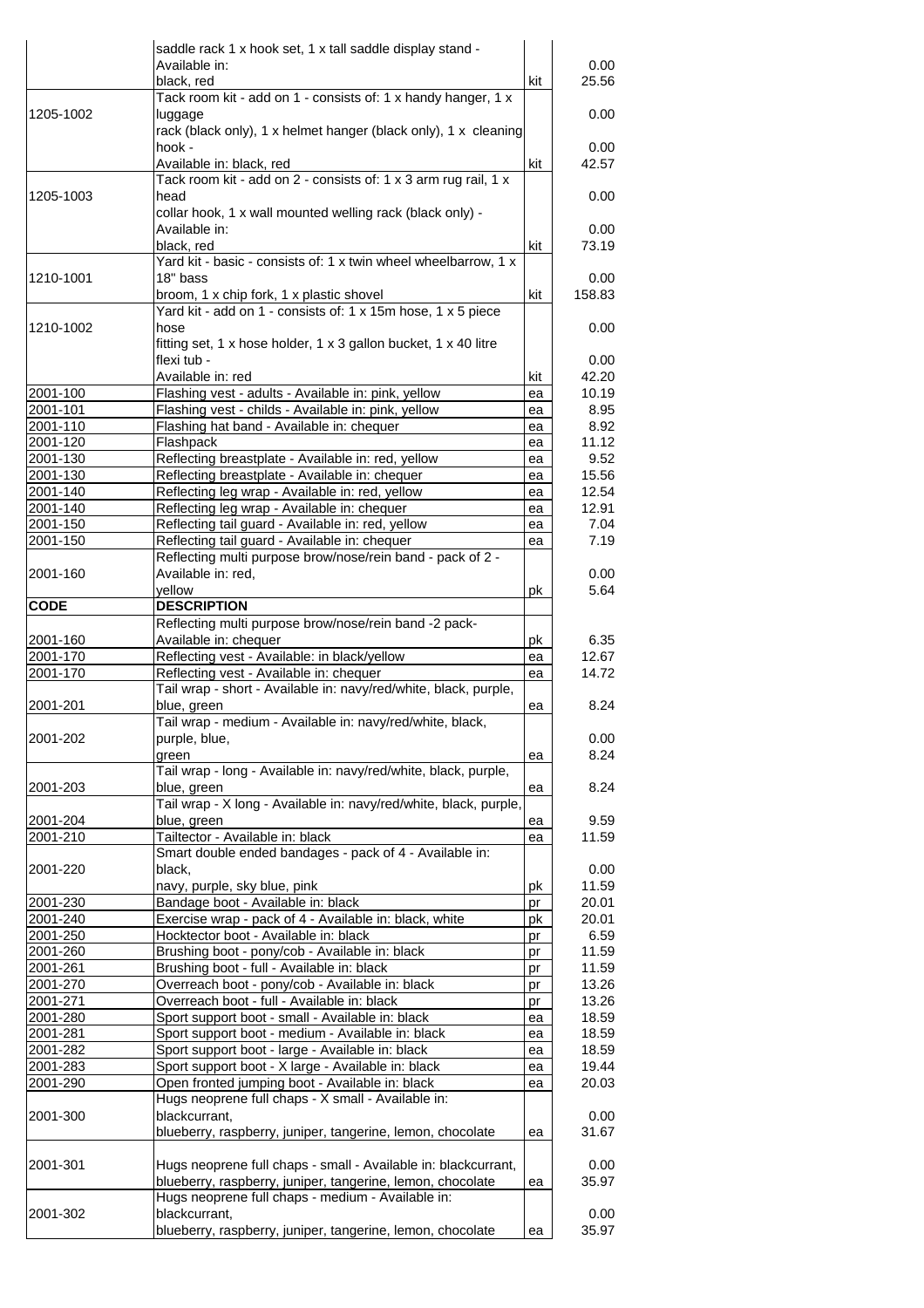| 2001-303               | Hugs neoprene full chaps - large - Available in: blackcurrant,                                                   |          | 0.00           |
|------------------------|------------------------------------------------------------------------------------------------------------------|----------|----------------|
|                        | blueberry, raspberry, juniper, tangerine, lemon, chocolate<br>Hugs neoprene full chaps - X large - Available in: | ea       | 35.97          |
| 2001-304               | blackcurrant,                                                                                                    |          | 0.00           |
|                        | blueberry, raspberry, juniper, tangerine, lemon, chocolate<br>Hugs neoprene half chaps - X small - Available in: | ea       | 35.97          |
| 2001-310               | blackcurrant,                                                                                                    |          | 0.00           |
|                        | blueberry, raspberry, juniper, tangerine, lemon, chocolate                                                       | pr       | 16.02          |
| 2001-311               | Hugs neoprene half chaps - small - Available in: blackcurrant,                                                   |          | 0.00           |
|                        | blueberry, raspberry, juniper, tangerine, lemon, chocolate                                                       | pr       | 18.04          |
| 2001-312               | Hugs neoprene half chaps - medium - Available in:<br>blackcurrant,                                               |          | 0.00           |
|                        | blueberry, raspberry, juniper, tangerine, lemon, chocolate                                                       | pr       | 18.04          |
| 2001-313               | Hugs neoprene half chaps - large - Available in: blackcurrant,                                                   |          | 0.00           |
|                        | blueberry, raspberry, juniper, tangerine, lemon, chocolate                                                       | pr       | 18.04          |
| 2001-314               | Hugs neoprene half chaps - X large - Available in:<br>blackcurrant,                                              |          | 0.00           |
|                        | blueberry, raspberry, juniper, tangerine, lemon, chocolate                                                       | pr       | 18.04          |
| 2001-320               | Neo-lite gloves - X small - Available in: black                                                                  | pr       | 12.09          |
| 2001-321               | Neo-lite gloves - small - Available in: black                                                                    | pr       | 12.09          |
| 2001-322               | Neo-lite gloves - medium - Available in: black                                                                   | pr       | 12.09          |
| 2001-330               | Neo-lite pro gloves - X small - Available in: black                                                              | pr       | 12.09          |
| 2001-331               | Neo-lite pro gloves - small - Available in: black                                                                | pr       | 12.09          |
| 2001-332               | Neo-lite pro gloves - medium - Available in: black                                                               | pr       | 12.09          |
|                        | Neotech - neoprene gloves with a twist - small - Available in:                                                   |          |                |
| 2001-340               | black                                                                                                            | pr       | 10.21          |
|                        | Neotech - neoprene gloves with a twist - medium - Available                                                      |          |                |
| 2001-341               | in: black                                                                                                        | pr       | 10.21          |
| <b>CODE</b>            | <b>DESCRIPTION</b>                                                                                               |          |                |
| 2001-342               | Neotech - neoprene gloves with a twist - large - Available in:<br>black                                          | pr       | 8.80           |
|                        | Arena boards - pack of 7 multi surface arena boards - 1                                                          |          |                |
| 3000-077               | carrying board                                                                                                   |          | 0.00           |
|                        | and 6 standard boards                                                                                            | рk       | 137.48         |
|                        | Arena boards - pack of 10 multi surface arena boards - 1                                                         |          |                |
| 3000-107               | carrying board<br>and 9 standard boards                                                                          | рk       | 0.00<br>187.49 |
|                        | Arena boards - pack of 11 multi surface arena boards - 1                                                         |          |                |
| 3000-117               | carrying board                                                                                                   |          | 0.00           |
|                        | and 10 standard boards                                                                                           | рk       | 199.99         |
| 3000-127               | Ground pegs - pack of 10                                                                                         | pk       | 16.24          |
| 3000-137               | Corner sets - pack of 4                                                                                          | pk       | 99.99          |
| 3000-200               | Fish race kit - Available in: blue, green, red, white, yellow                                                    | kit      | 74.99          |
| 3000-201               | Hurdle set                                                                                                       | set      | 124.99         |
| 3000-300               | Pony club race set                                                                                               | set      | 24.98          |
| 3000-301               | Pony club letter set                                                                                             | set      | 13.74          |
| 3000-302               | Flag race kit - Available in: blue, green, red, white, yellow                                                    | kit      | 49.98          |
| 3000-303               | Ball and cone kit                                                                                                | kit      | 18.73          |
| 3000-304               | Postman's kit                                                                                                    | kit      | 13.74          |
|                        | Stepping stone set - Available in: blue, green, red, white,                                                      |          |                |
| 3000-305               | vellow                                                                                                           | set      | 37.49          |
| 3000-306               | Sock ball set - Available in: blue, green, red, white, yellow                                                    | set      | 13.74          |
|                        | Mug kit - Available in: blue mug, red tape; green mug, yellow                                                    |          |                |
| 3000-307               | tape; red                                                                                                        |          | 0.00           |
|                        | mug, blue tape                                                                                                   | kit      | 19.98          |
| 3000-308               | Plastic bending pole kit                                                                                         | kit      | 49.98          |
| 3000-401               | Single hook - Available in: blue, green, red                                                                     | ea       | 9.99           |
| 3000-402               | Double hook - Available in: blue, green, red                                                                     | ea       | 12.49          |
| 3000-501               | Rubber ring                                                                                                      | ea       | 9.99           |
| 4085-1857              | Kraiburg KEN mat                                                                                                 | ea       | 73.86          |
| 4086-1857              | Kraiburg KN mat                                                                                                  | ea       | 73.86          |
| 4087-4000              | Solofloor                                                                                                        | ea       | 694.31         |
| 4089-1857              | Stanbridge stable mat                                                                                            | ea       | 34.86          |
| 4090-1227              | Lokmat                                                                                                           | ea       | 24.22          |
| 4091-1857              | Wycombe stable mat                                                                                               | ea       | 33.00          |
| 4093-1857              | Wycombe trailer mat                                                                                              | ea       | 29.47          |
| 4094-0127<br>4094-0137 | EVA wall board - 1.2m x 1.8m x 11mm thick<br>EVA wall board - 1.2m x 2.3m x 11mm thick                           | ea       | 34.70<br>26.95 |
| 4094-0167              | EVA wall board - 1.2m x 1.8m x 15mm thick                                                                        | ea<br>ea | 39.53          |
| 4094-0177              | EVA wall board - 1.2m x 2.3m x 15mm thick                                                                        | ea       | 36.66          |
| 4094-0227              | EVA wall board - 1.2m x 1.8m x 22mm thick                                                                        | ea       | 56.31          |
|                        |                                                                                                                  |          |                |